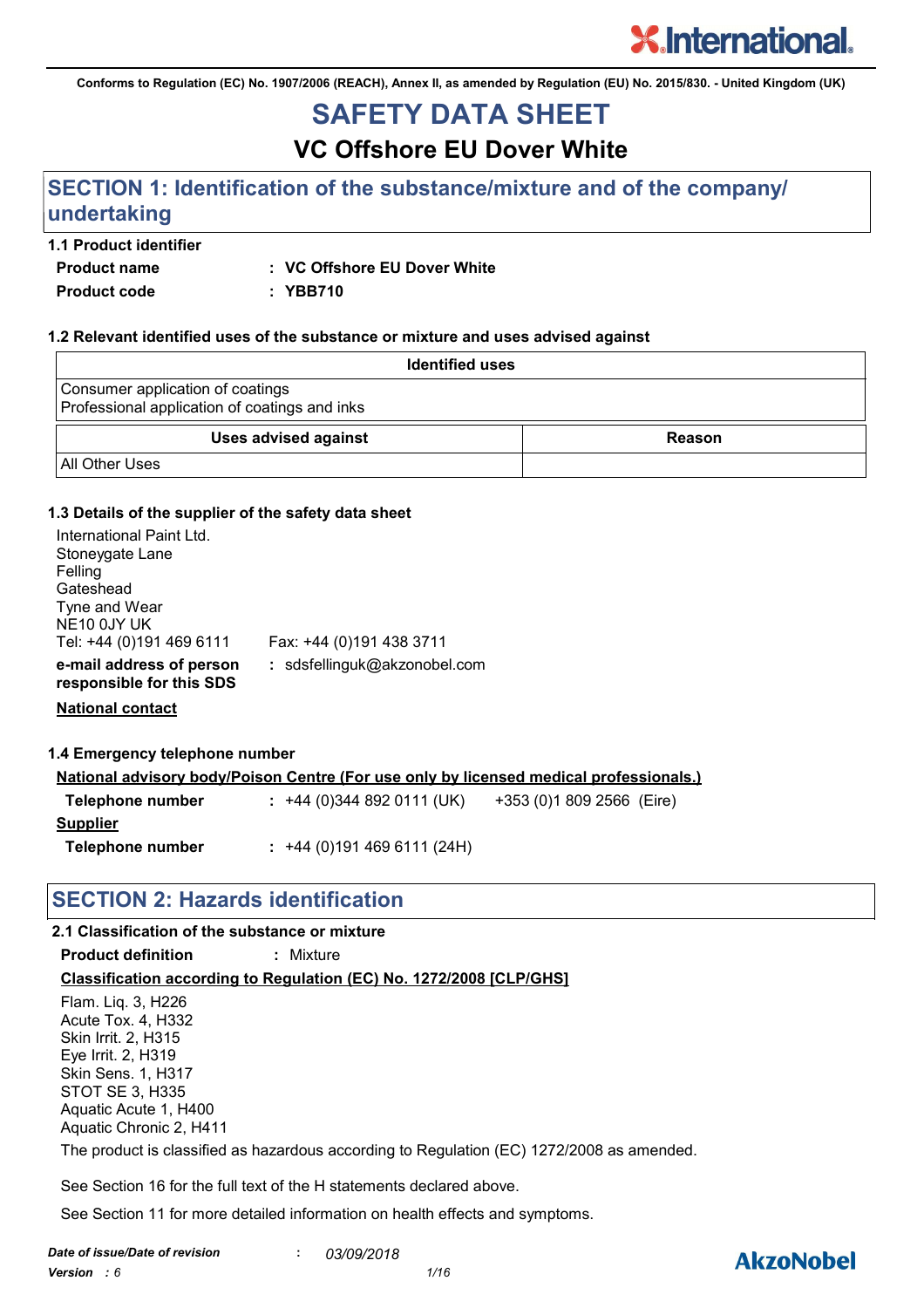# **SECTION 2: Hazards identification**

| 2.2 Label elements                                                                                                                                       |                                                                                                                                                                                                                                                                                                                                                                                                                                                                                                                                                                                                   |
|----------------------------------------------------------------------------------------------------------------------------------------------------------|---------------------------------------------------------------------------------------------------------------------------------------------------------------------------------------------------------------------------------------------------------------------------------------------------------------------------------------------------------------------------------------------------------------------------------------------------------------------------------------------------------------------------------------------------------------------------------------------------|
| <b>Hazard pictograms</b>                                                                                                                                 |                                                                                                                                                                                                                                                                                                                                                                                                                                                                                                                                                                                                   |
| <b>Signal word</b>                                                                                                                                       | Warning                                                                                                                                                                                                                                                                                                                                                                                                                                                                                                                                                                                           |
| <b>Hazard statements</b>                                                                                                                                 | Flammable liquid and vapour.<br>Harmful if inhaled.<br>Causes serious eye irritation.<br>Causes skin irritation.<br>May cause an allergic skin reaction.<br>May cause respiratory irritation.<br>Very toxic to aquatic life.<br>Toxic to aquatic life with long lasting effects.                                                                                                                                                                                                                                                                                                                  |
| <b>Precautionary statements</b>                                                                                                                          |                                                                                                                                                                                                                                                                                                                                                                                                                                                                                                                                                                                                   |
| <b>General</b>                                                                                                                                           | : Read label before use. Keep out of reach of children. If medical advice is needed,<br>have product container or label at hand.                                                                                                                                                                                                                                                                                                                                                                                                                                                                  |
| <b>Prevention</b>                                                                                                                                        | : Wear protective gloves. Wear eye or face protection. Keep away from heat, hot<br>surfaces, sparks, open flames and other ignition sources. No smoking. Use only<br>outdoors or in a well-ventilated area. Avoid release to the environment.                                                                                                                                                                                                                                                                                                                                                     |
| <b>Response</b>                                                                                                                                          | : IF INHALED: Remove person to fresh air and keep comfortable for breathing. IF<br>ON SKIN (or hair): Take off immediately all contaminated clothing. Rinse skin with<br>water or shower. IF ON SKIN: Take off contaminated clothing and wash it before<br>reuse.                                                                                                                                                                                                                                                                                                                                 |
| <b>Storage</b>                                                                                                                                           | : Keep cool.                                                                                                                                                                                                                                                                                                                                                                                                                                                                                                                                                                                      |
| <b>Disposal</b>                                                                                                                                          | : Dispose of contents and container in accordance with all local, regional, national<br>and international regulations.                                                                                                                                                                                                                                                                                                                                                                                                                                                                            |
| <b>Hazardous ingredients</b>                                                                                                                             | : xylene<br>rosin                                                                                                                                                                                                                                                                                                                                                                                                                                                                                                                                                                                 |
| <b>Supplemental label</b><br>elements                                                                                                                    |                                                                                                                                                                                                                                                                                                                                                                                                                                                                                                                                                                                                   |
|                                                                                                                                                          | Wear appropriate respirator when ventilation is inadequate.                                                                                                                                                                                                                                                                                                                                                                                                                                                                                                                                       |
| <b>Annex XVII - Restrictions</b><br>on the manufacture,<br>placing on the market and<br>use of certain dangerous<br>substances, mixtures and<br>articles | : Not applicable.                                                                                                                                                                                                                                                                                                                                                                                                                                                                                                                                                                                 |
| <b>Biocidal products regulation</b>                                                                                                                      |                                                                                                                                                                                                                                                                                                                                                                                                                                                                                                                                                                                                   |
| <b>Authorisation number (UK)</b>                                                                                                                         | <b>HSE No. 9573</b>                                                                                                                                                                                                                                                                                                                                                                                                                                                                                                                                                                               |
| <b>Authorisation number</b><br>(Malta)                                                                                                                   | MCCAA 2013-04-01-B01                                                                                                                                                                                                                                                                                                                                                                                                                                                                                                                                                                              |
| <b>Authorisation number</b><br>(Ireland)                                                                                                                 | PCS No. 96741                                                                                                                                                                                                                                                                                                                                                                                                                                                                                                                                                                                     |
| <b>Warnings for vulnerable</b><br>groups                                                                                                                 | Children shall be kept away until treated surfaces are dry.                                                                                                                                                                                                                                                                                                                                                                                                                                                                                                                                       |
| <b>Product Specific</b><br><b>Information</b>                                                                                                            | : FIRST AID Do not breathe dust/fume/gas/mist/vapours/spray. IF SWALLOWED:<br>Do NOT induce vomiting. Get immediate medical advice/attention. IF ON SKIN:<br>Wash with plenty of soap and water. Do not use solvents or thinners to clean the<br>skin. If skin irritation or rash occurs: Get medical attention. IF IN EYES: Rinse<br>cautiously with water for several minutes. Remove contact lenses, if present and<br>easy to do. Continue rinsing. IF INHALED: If not breathing, give artificial<br>respiration. If breathing is difficult, remove victim to fresh air and keep at rest in a |

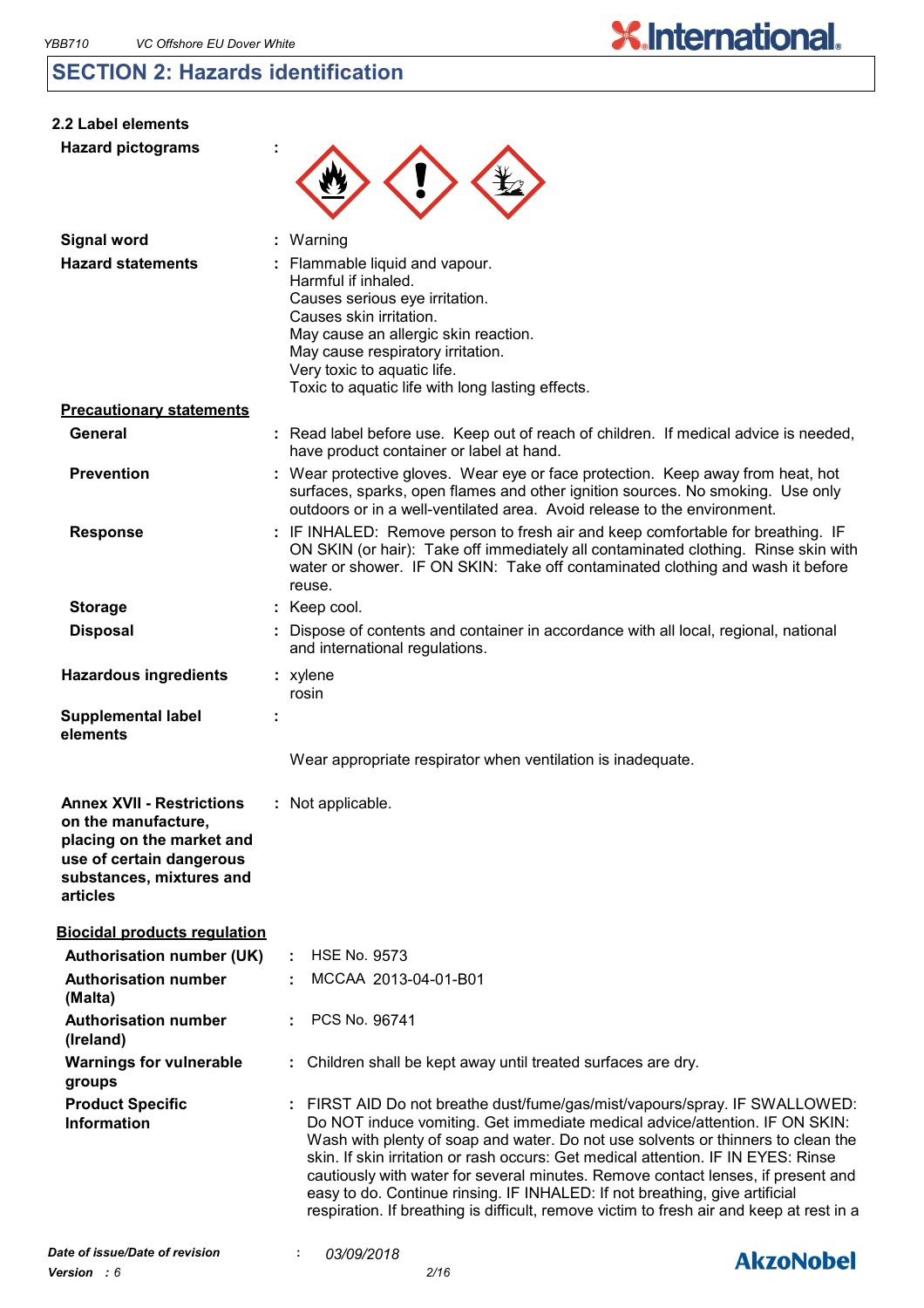### **SECTION 2: Hazards identification**

position comfortable for breathing. Give nothing by mouth. Get medical attention if you feel unwell. Contaminated work clothing should not be allowed out of the workplace. Keep unnecessary and unprotected personnel from entering. Store in a well-ventilated place. Keep container tightly closed. Do not reuse container. Collect spillage. Application, maintenance and repair activities shall be conducted within a contained area, on an impermeable hard standing with bunding or on soil covered with an impermeable material to prevent losses and minimize emissions to the environment, and that any losses or waste containing a biocide shall be collected for reuse or disposal.

#### **2.3 Other hazards**

**Other hazards which do : not result in classification** : None known.

### **SECTION 3: Composition/information on ingredients**

| <b>Product/ingredient</b><br>name | <b>Identifiers</b>                                                                     | $%$ by<br>weight | <b>Classification</b><br><b>Regulation (EC) No.</b><br>1272/2008 [CLP]                                                                                                      | <b>Nota</b><br>(s) | <b>Type</b> |
|-----------------------------------|----------------------------------------------------------------------------------------|------------------|-----------------------------------------------------------------------------------------------------------------------------------------------------------------------------|--------------------|-------------|
| xylene                            | REACH#:<br>01-2119488216-32<br>EC: 215-535-7<br>CAS: 1330-20-7<br>Index: 601-022-00-9  | $≥25 - ≤50$      | Flam. Liq. 3, H226<br>Acute Tox. 4, H312<br>Acute Tox. 4, H332<br>Skin Irrit. 2, H315<br>Eye Irrit. 2, H319<br><b>STOT SE 3, H335</b><br>Asp. Tox. 1, H304                  | $\mathsf{C}$       | [1] [2]     |
| zinc oxide                        | REACH #:<br>01-2119463881-32<br>EC: 215-222-5<br>CAS: 1314-13-2<br>Index: 030-013-00-7 | $≥10 - 25$       | Aquatic Acute 1, H400 (M=10)<br>Aquatic Chronic 1, H410 (M=1)                                                                                                               |                    | $[1]$       |
| ethylbenzene                      | REACH #:<br>01-2119489370-35<br>EC: 202-849-4<br>CAS: 100-41-4                         | < 10             | Flam. Liq. 2, H225<br>Acute Tox. 4, H332<br>Skin Irrit. 2, H315<br>Eye Irrit. 2, H319<br><b>STOT SE 3, H335</b><br>STOT RE 2, H373 (hearing<br>organs)<br>Asp. Tox. 1, H304 |                    | [1] [2]     |
| rosin                             | REACH #:<br>01-2119480418-32<br>EC: 232-475-7<br>CAS: 8050-09-7<br>Index: 650-015-00-7 | $≤10$            | Skin Sens. 1, H317<br>Aquatic Chronic 4, H413                                                                                                                               |                    | [1] [2]     |
|                                   |                                                                                        |                  | See Section 16 for the<br>full text of the H<br>statements declared<br>above.                                                                                               |                    |             |

There are no additional ingredients present which, within the current knowledge of the supplier and in the concentrations applicable, are classified as hazardous to health or the environment, are PBTs or vPvBs or have been assigned a workplace exposure limit and hence require reporting in this section.

#### **Type**

[1] Substance classified with a health or environmental hazard

[2] Substance with a workplace exposure limit

[3] Substance meets the criteria for PBT according to Regulation (EC) No. 1907/2006, Annex XIII

[4] Substance meets the criteria for vPvB according to Regulation (EC) No. 1907/2006, Annex XIII

[5] Substance of equivalent concern

*Date of issue/Date of revision* **:** *03/09/2018*

*Version : 6 3/16*

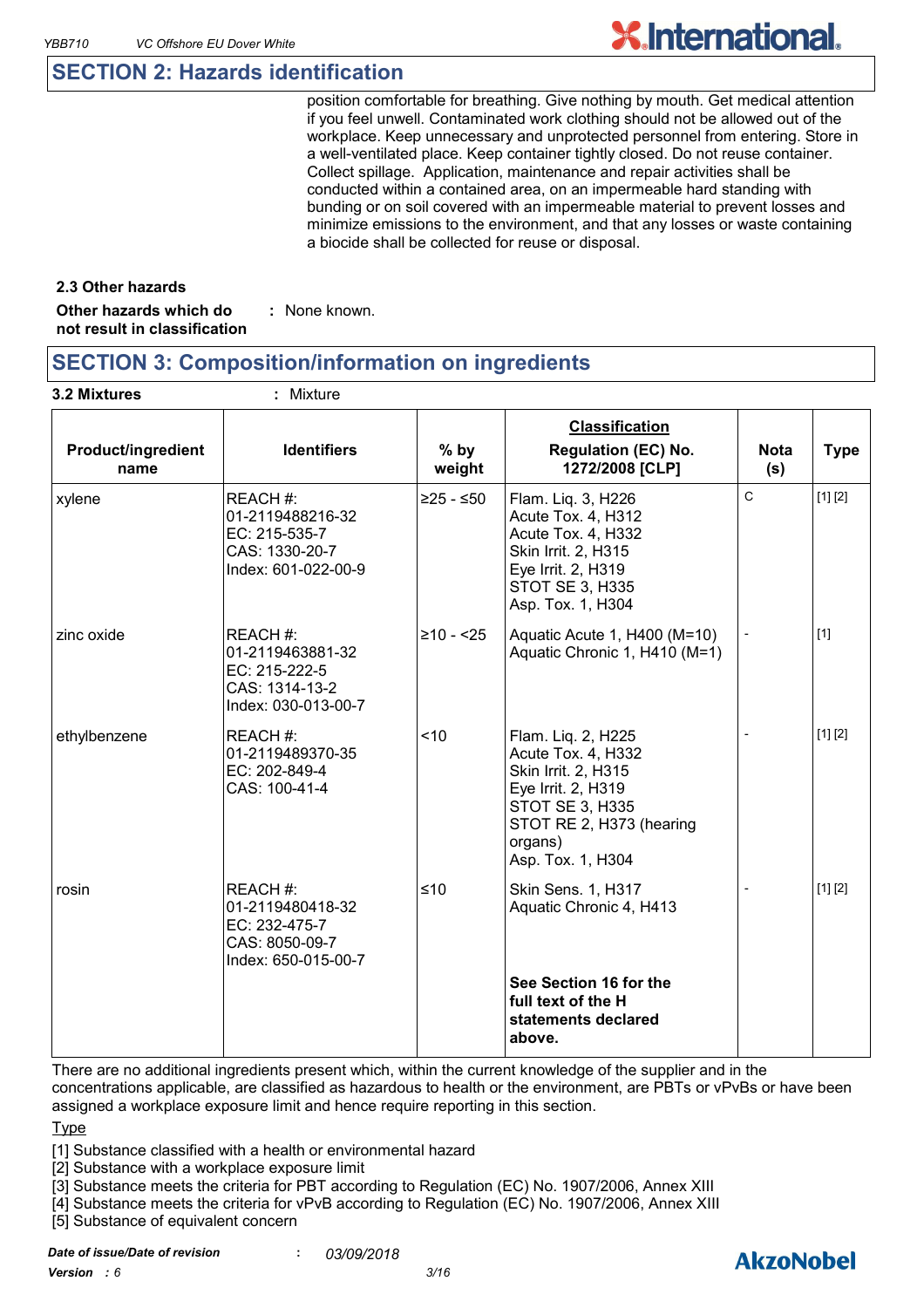## **SECTION 3: Composition/information on ingredients**

Occupational exposure limits, if available, are listed in Section 8.

## **SECTION 4: First aid measures**

#### **4.1 Description of first aid measures**

| General                           | : In all cases of doubt, or when symptoms persist, seek medical attention. Never give<br>anything by mouth to an unconscious person. If unconscious, place in recovery<br>position and seek medical advice.                                                                                                                                                                                                     |
|-----------------------------------|-----------------------------------------------------------------------------------------------------------------------------------------------------------------------------------------------------------------------------------------------------------------------------------------------------------------------------------------------------------------------------------------------------------------|
| Eye contact                       | : Remove contact lenses, irrigate copiously with clean, fresh water, holding the<br>eyelids apart for at least 10 minutes and seek immediate medical advice.                                                                                                                                                                                                                                                    |
| <b>Inhalation</b>                 | : Remove to fresh air. Keep person warm and at rest. If not breathing, if breathing is<br>irregular or if respiratory arrest occurs, provide artificial respiration or oxygen by<br>trained personnel. Seek medical attention.                                                                                                                                                                                  |
| <b>Skin contact</b>               | : Remove contaminated clothing and shoes. Wash skin thoroughly with soap and<br>water or use recognised skin cleanser. Seek medical attention if irritation persists.<br>Do NOT use solvents or thinners.                                                                                                                                                                                                       |
| Ingestion                         | : If swallowed, seek medical advice immediately and show the container or label.<br>Keep person warm and at rest. Do NOT induce vomiting.                                                                                                                                                                                                                                                                       |
| <b>Protection of first-aiders</b> | : No action shall be taken involving any personal risk or without suitable training. If it<br>is suspected that fumes are still present, the rescuer should wear an appropriate<br>mask or self-contained breathing apparatus. It may be dangerous to the person<br>providing aid to give mouth-to-mouth resuscitation. Wash contaminated clothing<br>thoroughly with water before removing it, or wear gloves. |

#### **4.2 Most important symptoms and effects, both acute and delayed**

| <b>Potential acute health effects</b> |                                                                                                                                                                                        |
|---------------------------------------|----------------------------------------------------------------------------------------------------------------------------------------------------------------------------------------|
| Eye contact                           | : Causes serious eye irritation.                                                                                                                                                       |
| <b>Inhalation</b>                     | : Harmful if inhaled. May cause respiratory irritation.                                                                                                                                |
| <b>Skin contact</b>                   | : Causes skin irritation. May cause an allergic skin reaction.                                                                                                                         |
| Ingestion                             | : Irritating to mouth, throat and stomach.                                                                                                                                             |
| Over-exposure signs/symptoms          |                                                                                                                                                                                        |
| Eye contact                           | : Adverse symptoms may include the following:<br>pain or irritation<br>watering<br>redness                                                                                             |
| <b>Inhalation</b>                     | : Adverse symptoms may include the following:<br>respiratory tract irritation<br>coughing<br>headache<br>drowsiness/fatigue<br>dizziness/vertigo<br>muscle weakness<br>unconsciousness |
| <b>Skin contact</b>                   | : Adverse symptoms may include the following:<br>irritation<br>redness                                                                                                                 |
| Ingestion                             | : No specific data.                                                                                                                                                                    |
|                                       | 4.3 Indication of any immediate medical attention and special treatment needed                                                                                                         |
| Notes to physician                    | : Treat symptomatically. Contact poison treatment specialist immediately if large<br>quantities have been ingested or inhaled.                                                         |

**Specific treatments :** No specific treatment.



# **X.International.**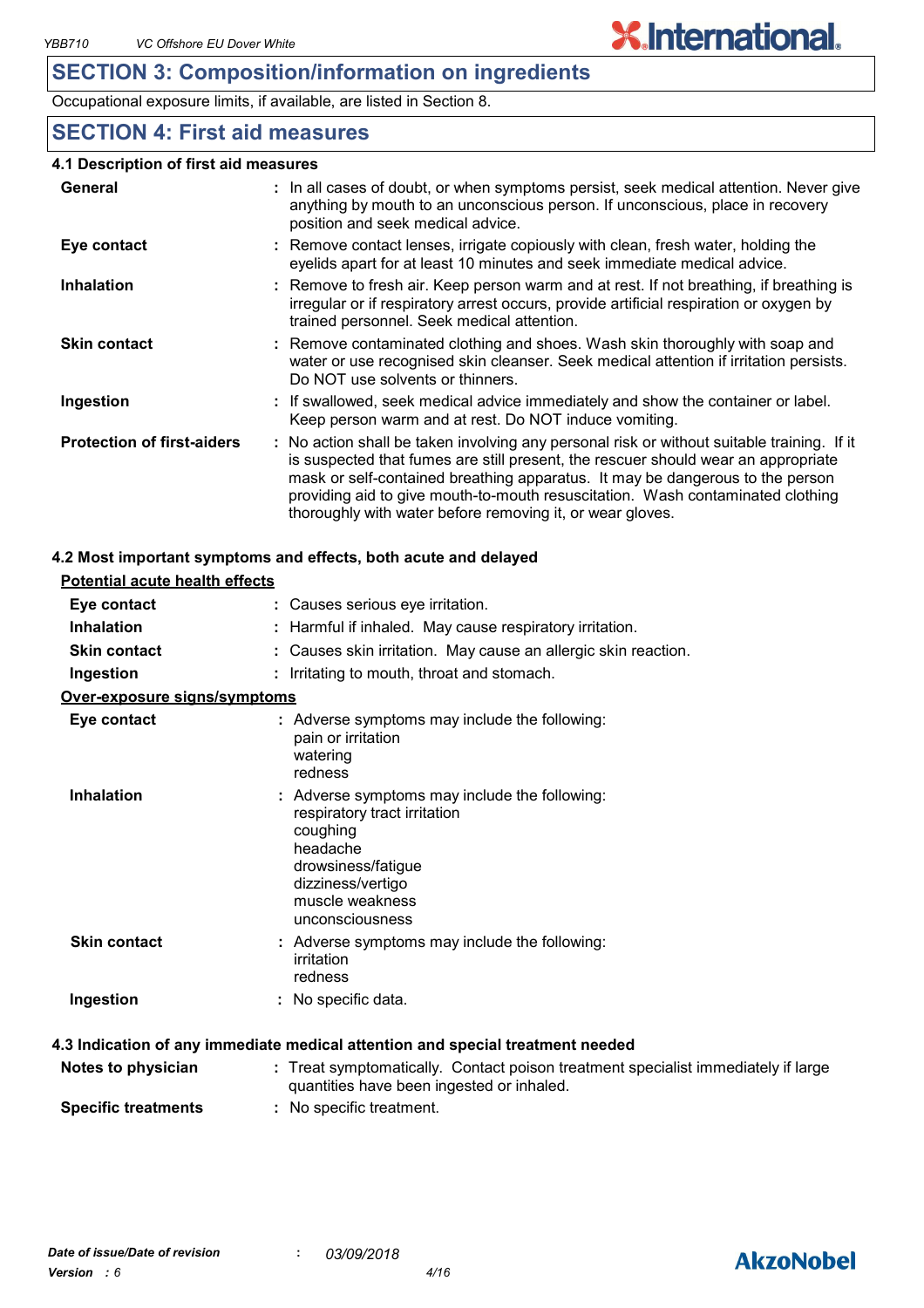## **SECTION 5: Firefighting measures**

| <u>ULU MUN U. MICHYMANIY MCASARTI</u>                    |                                                                                                                                                                                                                                                                                                                                                                                                                                                                                  |
|----------------------------------------------------------|----------------------------------------------------------------------------------------------------------------------------------------------------------------------------------------------------------------------------------------------------------------------------------------------------------------------------------------------------------------------------------------------------------------------------------------------------------------------------------|
| 5.1 Extinguishing media                                  |                                                                                                                                                                                                                                                                                                                                                                                                                                                                                  |
| Suitable extinguishing<br>media                          | : Use dry chemical, $CO2$ , water spray (fog) or foam.                                                                                                                                                                                                                                                                                                                                                                                                                           |
| Unsuitable extinguishing<br>media                        | : Do not use water jet.                                                                                                                                                                                                                                                                                                                                                                                                                                                          |
|                                                          | 5.2 Special hazards arising from the substance or mixture                                                                                                                                                                                                                                                                                                                                                                                                                        |
| <b>Hazards from the</b><br>substance or mixture          | : Flammable liquid and vapour. In a fire or if heated, a pressure increase will occur<br>and the container may burst, with the risk of a subsequent explosion. Runoff to<br>sewer may create fire or explosion hazard. This material is very toxic to aquatic life.<br>This material is toxic to aquatic life with long lasting effects. Fire water<br>contaminated with this material must be contained and prevented from being<br>discharged to any waterway, sewer or drain. |
| <b>Hazardous thermal</b><br>decomposition products       | Decomposition products may include the following materials:<br>carbon dioxide<br>carbon monoxide<br>metal oxide/oxides                                                                                                                                                                                                                                                                                                                                                           |
| 5.3 Advice for firefighters                              |                                                                                                                                                                                                                                                                                                                                                                                                                                                                                  |
| <b>Special protective actions</b><br>for fire-fighters   | : Promptly isolate the scene by removing all persons from the vicinity of the incident if<br>there is a fire. No action shall be taken involving any personal risk or without<br>suitable training. Move containers from fire area if this can be done without risk.<br>Use water spray to keep fire-exposed containers cool.                                                                                                                                                    |
| <b>Special protective</b><br>equipment for fire-fighters | Fire-fighters should wear appropriate protective equipment and self-contained<br>breathing apparatus (SCBA) with a full face-piece operated in positive pressure<br>mode. Clothing for fire-fighters (including helmets, protective boots and gloves)<br>conforming to European standard EN 469 will provide a basic level of protection for<br>chemical incidents.                                                                                                              |

## **SECTION 6: Accidental release measures**

|                                                          | 6.1 Personal precautions, protective equipment and emergency procedures                                                                                                                                                                                                                                                                                                                                                                                                                        |
|----------------------------------------------------------|------------------------------------------------------------------------------------------------------------------------------------------------------------------------------------------------------------------------------------------------------------------------------------------------------------------------------------------------------------------------------------------------------------------------------------------------------------------------------------------------|
| For non-emergency<br>personnel                           | : No action shall be taken involving any personal risk or without suitable training.<br>Evacuate surrounding areas. Keep unnecessary and unprotected personnel from<br>entering. Do not touch or walk through spilt material. Shut off all ignition sources.<br>No flares, smoking or flames in hazard area. Avoid breathing vapour or mist.<br>Provide adequate ventilation. Wear appropriate respirator when ventilation is<br>inadequate. Put on appropriate personal protective equipment. |
| For emergency responders                                 | : If specialised clothing is required to deal with the spillage, take note of any<br>information in Section 8 on suitable and unsuitable materials. See also the<br>information in "For non-emergency personnel".                                                                                                                                                                                                                                                                              |
| <b>6.2 Environmental</b><br>precautions                  | : Avoid dispersal of spilt material and runoff and contact with soil, waterways, drains<br>and sewers. Inform the relevant authorities if the product has caused environmental<br>pollution (sewers, waterways, soil or air). Water polluting material. May be harmful<br>to the environment if released in large quantities. Collect spillage.                                                                                                                                                |
| 6.3 Methods and material for containment and cleaning up |                                                                                                                                                                                                                                                                                                                                                                                                                                                                                                |

Stop leak if without risk. Move containers from spill area. Use spark-proof tools and explosion-proof equipment. Dilute with water and mop up if water-soluble. Alternatively, or if water-insoluble, absorb with an inert dry material and place in an appropriate waste disposal container. Dispose of via a licensed waste disposal contractor. **Small spill :**

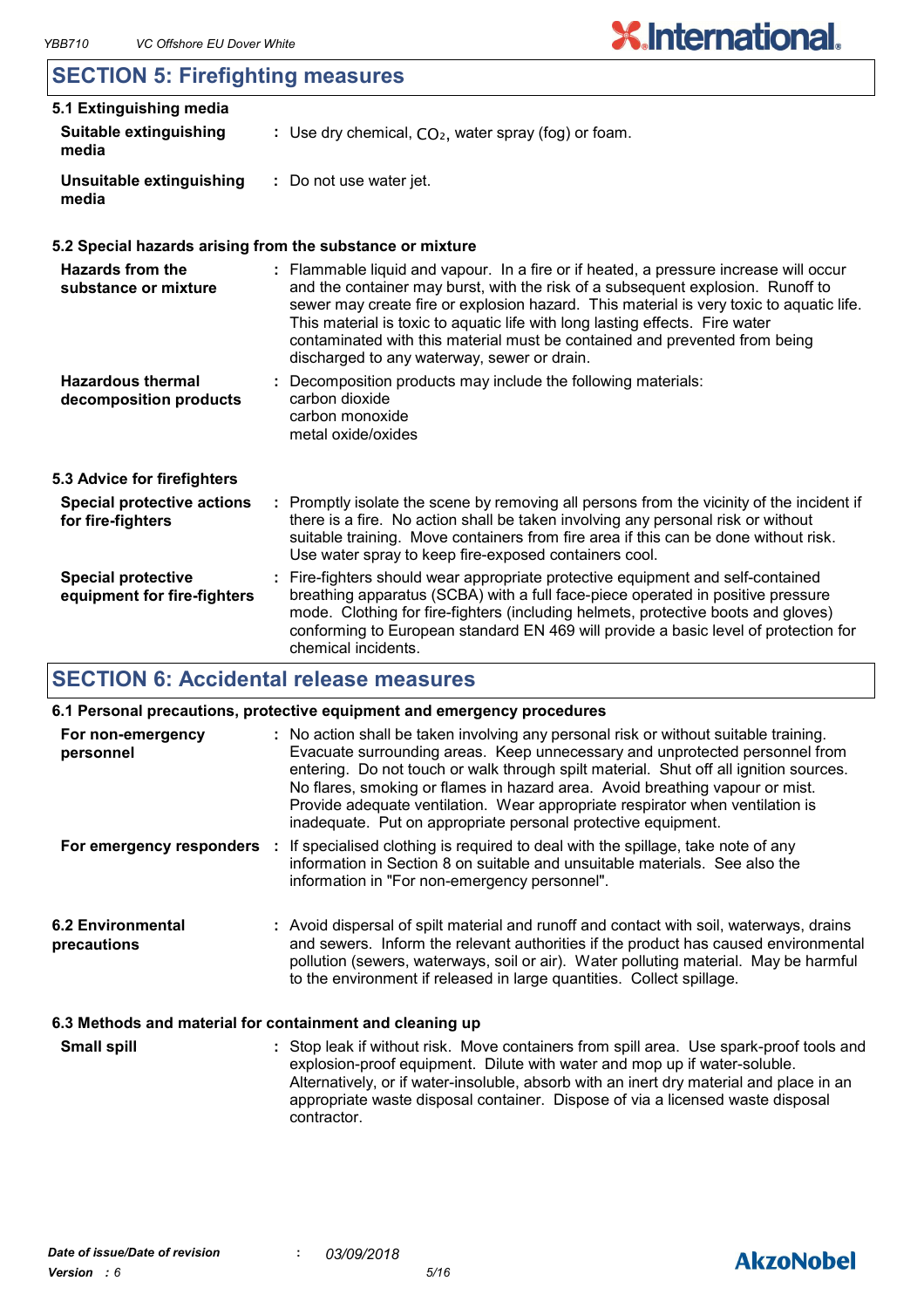#### **SECTION 6: Accidental release measures**

| Large spill                        | : Stop leak if without risk. Move containers from spill area. Use spark-proof tools and<br>explosion-proof equipment. Approach the release from upwind. Prevent entry into<br>sewers, water courses, basements or confined areas. Wash spillages into an<br>effluent treatment plant or proceed as follows. Contain and collect spillage with non-<br>combustible, absorbent material e.g. sand, earth, vermiculite or diatomaceous earth<br>and place in container for disposal according to local regulations. Dispose of via a<br>licensed waste disposal contractor. Contaminated absorbent material may pose the<br>same hazard as the spilt product. |
|------------------------------------|------------------------------------------------------------------------------------------------------------------------------------------------------------------------------------------------------------------------------------------------------------------------------------------------------------------------------------------------------------------------------------------------------------------------------------------------------------------------------------------------------------------------------------------------------------------------------------------------------------------------------------------------------------|
| 6.4 Reference to other<br>sections | : See Section 1 for emergency contact information.<br>See Section 8 for information on appropriate personal protective equipment.<br>See Section 13 for additional waste treatment information.                                                                                                                                                                                                                                                                                                                                                                                                                                                            |

## **SECTION 7: Handling and storage**

The information in this section contains generic advice and guidance. The list of Identified Uses in Section 1 should be consulted for any available use-specific information provided in the Exposure Scenario(s).

#### **7.1 Precautions for safe handling**

| <b>Protective measures</b>                | : Put on appropriate personal protective equipment (see Section 8). Persons with a<br>history of skin sensitization problems should not be employed in any process in<br>which this product is used. Do not get in eyes or on skin or clothing. Do not ingest.<br>Avoid breathing vapour or mist. Avoid release to the environment. Use only with<br>adequate ventilation. Wear appropriate respirator when ventilation is inadequate.<br>Do not enter storage areas and confined spaces unless adequately ventilated.<br>Keep in the original container or an approved alternative made from a compatible<br>material, kept tightly closed when not in use. Store and use away from heat, sparks,<br>open flame or any other ignition source. Use explosion-proof electrical (ventilating,<br>lighting and material handling) equipment. Use only non-sparking tools. Take<br>precautionary measures against electrostatic discharges. Empty containers retain<br>product residue and can be hazardous. Do not reuse container. |
|-------------------------------------------|----------------------------------------------------------------------------------------------------------------------------------------------------------------------------------------------------------------------------------------------------------------------------------------------------------------------------------------------------------------------------------------------------------------------------------------------------------------------------------------------------------------------------------------------------------------------------------------------------------------------------------------------------------------------------------------------------------------------------------------------------------------------------------------------------------------------------------------------------------------------------------------------------------------------------------------------------------------------------------------------------------------------------------|
| Advice on general<br>occupational hygiene | : Eating, drinking and smoking should be prohibited in areas where this material is<br>handled, stored and processed. Workers should wash hands and face before<br>eating, drinking and smoking. Remove contaminated clothing and protective<br>equipment before entering eating areas. See also Section 8 for additional<br>information on hygiene measures.                                                                                                                                                                                                                                                                                                                                                                                                                                                                                                                                                                                                                                                                    |

#### **7.2 Conditions for safe storage, including any incompatibilities**

Store in accordance with local regulations. Store in a segregated and approved area. Store in original container protected from direct sunlight in a dry, cool and well-ventilated area, away from incompatible materials (see Section 10) and food and drink. Store locked up. Eliminate all ignition sources. Vapours are heavier than air and may spread along floors. Separate from oxidizing materials. Keep container tightly closed and sealed until ready for use. Containers that have been opened must be carefully resealed and kept upright to prevent leakage. Do not store in unlabelled containers. Use appropriate containment to avoid environmental contamination.

| 7.3 Specific end use(s)                 |                  |
|-----------------------------------------|------------------|
| <b>Recommendations</b>                  | : Not available. |
| Industrial sector specific<br>solutions | : Not available. |

### **SECTION 8: Exposure controls/personal protection**

The information in this section contains generic advice and guidance. Information is provided based on typical anticipated uses of the product. Additional measures might be required for bulk handling or other uses that could significantly increase worker exposure or environmental releases.

#### **8.1 Control parameters**

#### **Occupational exposure limits**

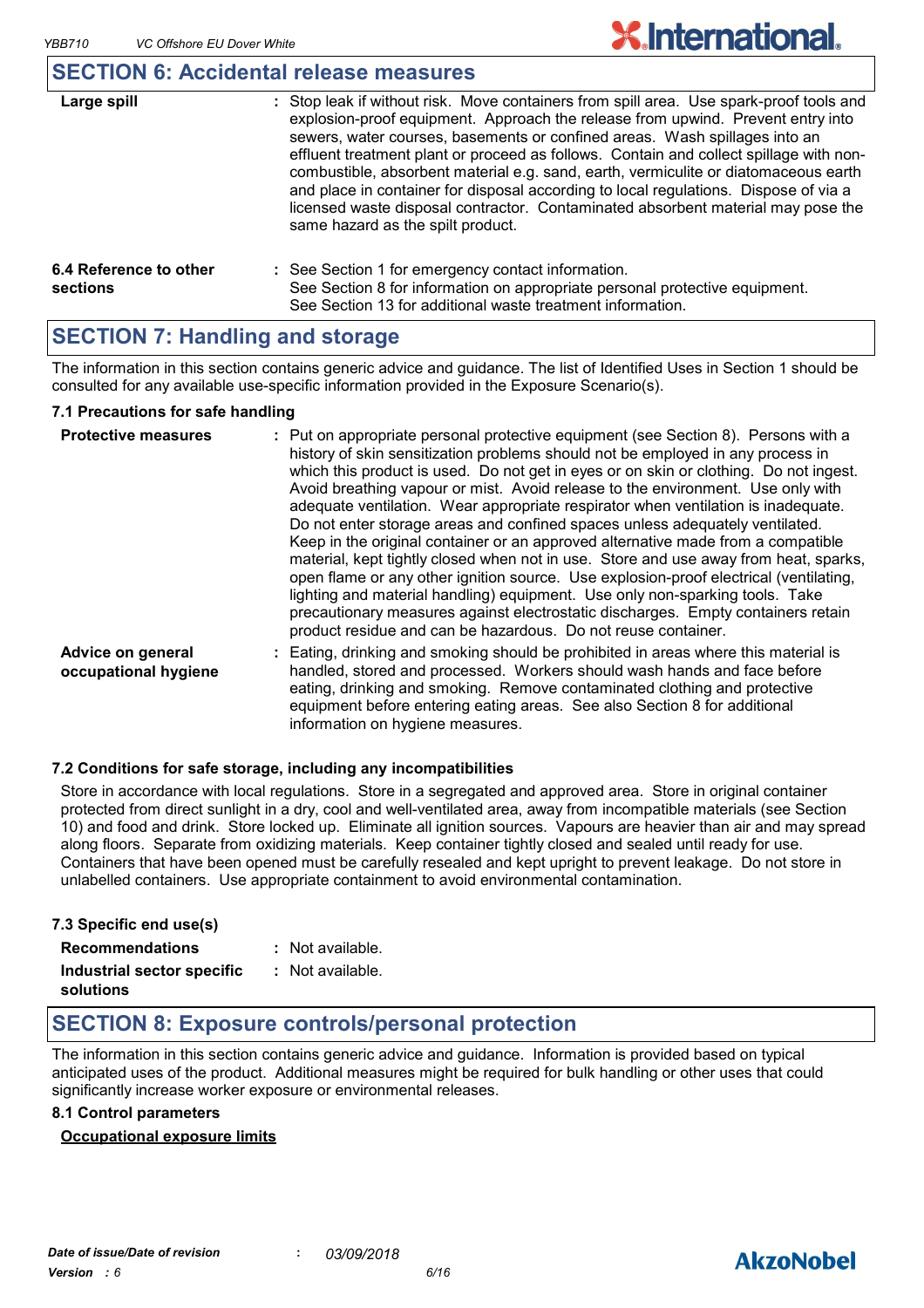# **SECTION 8: Exposure controls/personal protection**

| <b>Product/ingredient name</b>                   |                                                                                                                                                                                                                                                                                                                                                                                                                                                                             | <b>Exposure limit values</b>                                                                                                                                                                                                                                                                                                                                                                                                                                                                                                                                                                                                                                                                                                                                                                                                                                                                                                                                                                                        |  |  |
|--------------------------------------------------|-----------------------------------------------------------------------------------------------------------------------------------------------------------------------------------------------------------------------------------------------------------------------------------------------------------------------------------------------------------------------------------------------------------------------------------------------------------------------------|---------------------------------------------------------------------------------------------------------------------------------------------------------------------------------------------------------------------------------------------------------------------------------------------------------------------------------------------------------------------------------------------------------------------------------------------------------------------------------------------------------------------------------------------------------------------------------------------------------------------------------------------------------------------------------------------------------------------------------------------------------------------------------------------------------------------------------------------------------------------------------------------------------------------------------------------------------------------------------------------------------------------|--|--|
| xylene                                           |                                                                                                                                                                                                                                                                                                                                                                                                                                                                             | EH40/2005 WELs (United Kingdom (UK), 12/2011). Absorbed<br>through skin.<br>STEL: 441 mg/m <sup>3</sup> 15 minutes.<br>STEL: 100 ppm 15 minutes.<br>TWA: 220 mg/m <sup>3</sup> 8 hours.<br>TWA: 50 ppm 8 hours.                                                                                                                                                                                                                                                                                                                                                                                                                                                                                                                                                                                                                                                                                                                                                                                                     |  |  |
| ethylbenzene                                     |                                                                                                                                                                                                                                                                                                                                                                                                                                                                             | EH40/2005 WELs (United Kingdom (UK), 12/2011). Absorbed<br>through skin.<br>STEL: 552 mg/m <sup>3</sup> 15 minutes.<br>STEL: 125 ppm 15 minutes.<br>TWA: 441 mg/m <sup>3</sup> 8 hours.<br>TWA: 100 ppm 8 hours.                                                                                                                                                                                                                                                                                                                                                                                                                                                                                                                                                                                                                                                                                                                                                                                                    |  |  |
| rosin                                            |                                                                                                                                                                                                                                                                                                                                                                                                                                                                             | EH40/2005 WELs (United Kingdom (UK), 12/2011). Inhalation<br>sensitiser.<br>STEL: 0.15 mg/m <sup>3</sup> 15 minutes. Form: Fume<br>TWA: 0.05 mg/m <sup>3</sup> 8 hours. Form: Fume                                                                                                                                                                                                                                                                                                                                                                                                                                                                                                                                                                                                                                                                                                                                                                                                                                  |  |  |
| <b>Recommended monitoring</b><br>÷<br>procedures | required.                                                                                                                                                                                                                                                                                                                                                                                                                                                                   | If this product contains ingredients with exposure limits, personal, workplace<br>atmosphere or biological monitoring may be required to determine the effectiveness<br>of the ventilation or other control measures and/or the necessity to use respiratory<br>protective equipment. Reference should be made to monitoring standards, such as<br>the following: European Standard EN 689 (Workplace atmospheres - Guidance for<br>the assessment of exposure by inhalation to chemical agents for comparison with<br>limit values and measurement strategy) European Standard EN 14042 (Workplace<br>atmospheres - Guide for the application and use of procedures for the assessment<br>of exposure to chemical and biological agents) European Standard EN 482<br>(Workplace atmospheres - General requirements for the performance of procedures<br>for the measurement of chemical agents) Reference to national guidance<br>documents for methods for the determination of hazardous substances will also be |  |  |
| <b>DNELs/DMELs</b><br>No DNELs/DMELs available.  |                                                                                                                                                                                                                                                                                                                                                                                                                                                                             |                                                                                                                                                                                                                                                                                                                                                                                                                                                                                                                                                                                                                                                                                                                                                                                                                                                                                                                                                                                                                     |  |  |
| <b>PNECs</b><br>No PNECs available               |                                                                                                                                                                                                                                                                                                                                                                                                                                                                             |                                                                                                                                                                                                                                                                                                                                                                                                                                                                                                                                                                                                                                                                                                                                                                                                                                                                                                                                                                                                                     |  |  |
| 8.2 Exposure controls                            |                                                                                                                                                                                                                                                                                                                                                                                                                                                                             |                                                                                                                                                                                                                                                                                                                                                                                                                                                                                                                                                                                                                                                                                                                                                                                                                                                                                                                                                                                                                     |  |  |
| Appropriate engineering<br>controls              |                                                                                                                                                                                                                                                                                                                                                                                                                                                                             | : Use only with adequate ventilation. Use process enclosures, local exhaust<br>ventilation or other engineering controls to keep worker exposure to airborne<br>contaminants below any recommended or statutory limits. The engineering<br>controls also need to keep gas, vapour or dust concentrations below any lower<br>explosive limits. Use explosion-proof ventilation equipment.                                                                                                                                                                                                                                                                                                                                                                                                                                                                                                                                                                                                                            |  |  |
| <b>Individual protection measures</b>            |                                                                                                                                                                                                                                                                                                                                                                                                                                                                             |                                                                                                                                                                                                                                                                                                                                                                                                                                                                                                                                                                                                                                                                                                                                                                                                                                                                                                                                                                                                                     |  |  |
| <b>Hygiene measures</b>                          | : Wash hands, forearms and face thoroughly after handling chemical products,<br>before eating, smoking and using the lavatory and at the end of the working period.<br>Appropriate techniques should be used to remove potentially contaminated clothing.<br>Contaminated work clothing should not be allowed out of the workplace. Wash<br>contaminated clothing before reusing. Ensure that eyewash stations and safety<br>showers are close to the workstation location. |                                                                                                                                                                                                                                                                                                                                                                                                                                                                                                                                                                                                                                                                                                                                                                                                                                                                                                                                                                                                                     |  |  |
| <b>Eye/face protection</b>                       |                                                                                                                                                                                                                                                                                                                                                                                                                                                                             | : Safety eyewear complying with an approved standard should be used when a risk<br>assessment indicates this is necessary to avoid exposure to liquid splashes, mists,<br>gases or dusts. Use eye protection according to EN 166, designed to protect<br>against liquid splashes. If contact is possible, the following protection should be<br>worn, unless the assessment indicates a higher degree of protection: chemical                                                                                                                                                                                                                                                                                                                                                                                                                                                                                                                                                                                       |  |  |
|                                                  | splash goggles.                                                                                                                                                                                                                                                                                                                                                                                                                                                             |                                                                                                                                                                                                                                                                                                                                                                                                                                                                                                                                                                                                                                                                                                                                                                                                                                                                                                                                                                                                                     |  |  |

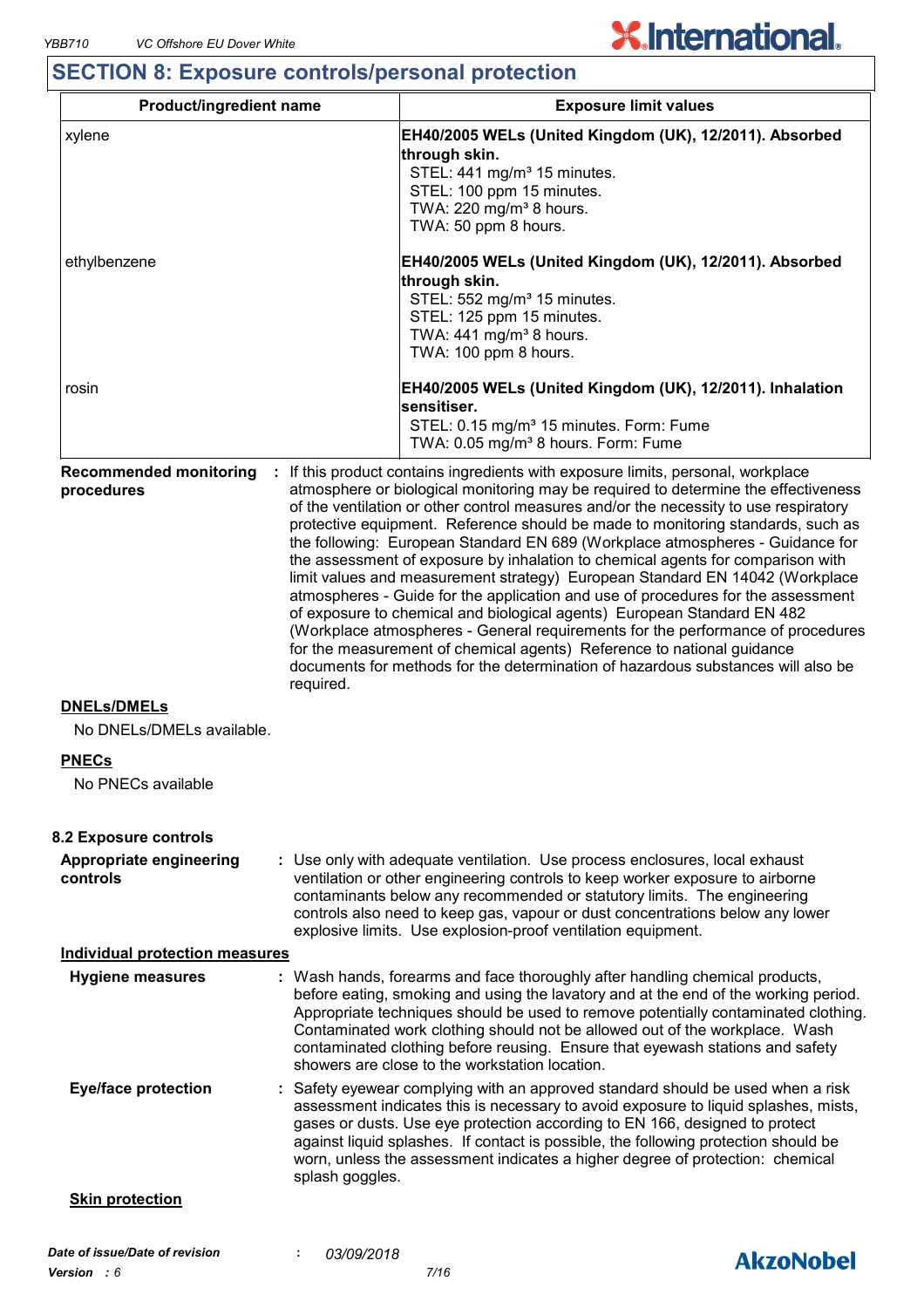**AkzoNobel** 

# **SECTION 8: Exposure controls/personal protection**

| <b>Hand protection</b>                    | : Use chemical resistant gloves classified under Standard EN 374: Protective gloves<br>against chemicals and micro-organisms. Recommended: Viton® or Nitrile<br>gloves. When prolonged or frequently repeated contact may occur, a glove with a<br>protection class of 6 (breakthrough time greater than 480 minutes according to EN<br>374) is recommended. When only brief contact is expected, a glove with a<br>protection class of 2 or higher (breakthrough time greater than 30 minutes<br>according to EN 374) is recommended. The user must check that the final choice<br>of type of glove selected for handling this product is the most appropriate and takes<br>into account the particular conditions of use, as included in the user's risk<br>assessment. NOTICE: The selection of a specific glove for a particular application<br>and duration of use in a workplace should also take into account all relevant<br>workplace factors such as, but not limited to: Other chemicals which may be<br>handled, physical requirements (cut/puncture protection, dexterity, thermal<br>protection), potential body reactions to glove materials, as well as the instructions/<br>specifications provided by the glove supplier. Barrier creams may help to protect<br>the exposed areas of the skin but should not be applied once exposure has<br>occurred. |
|-------------------------------------------|--------------------------------------------------------------------------------------------------------------------------------------------------------------------------------------------------------------------------------------------------------------------------------------------------------------------------------------------------------------------------------------------------------------------------------------------------------------------------------------------------------------------------------------------------------------------------------------------------------------------------------------------------------------------------------------------------------------------------------------------------------------------------------------------------------------------------------------------------------------------------------------------------------------------------------------------------------------------------------------------------------------------------------------------------------------------------------------------------------------------------------------------------------------------------------------------------------------------------------------------------------------------------------------------------------------------------------------------------------------------------|
| <b>Body protection</b>                    | : Personal protective equipment for the body should be selected based on the task<br>being performed and the risks involved and should be approved by a specialist<br>before handling this product. When there is a risk of ignition from static electricity,<br>wear anti-static protective clothing. For the greatest protection from static<br>discharges, clothing should include anti-static overalls, boots and gloves. Refer to<br>European Standard EN 1149 for further information on material and design<br>requirements and test methods.                                                                                                                                                                                                                                                                                                                                                                                                                                                                                                                                                                                                                                                                                                                                                                                                                     |
| Other skin protection                     | : Appropriate footwear and any additional skin protection measures should be<br>selected based on the task being performed and the risks involved and should be<br>approved by a specialist before handling this product.                                                                                                                                                                                                                                                                                                                                                                                                                                                                                                                                                                                                                                                                                                                                                                                                                                                                                                                                                                                                                                                                                                                                                |
| <b>Respiratory protection</b>             | : Use a properly fitted, air-purifying or air-fed respirator complying with an approved<br>standard if a risk assessment indicates this is necessary according to EN529.<br>Respirator selection must be based on known or anticipated exposure levels, the<br>hazards of the product and the safe working limits of the selected respirator.                                                                                                                                                                                                                                                                                                                                                                                                                                                                                                                                                                                                                                                                                                                                                                                                                                                                                                                                                                                                                            |
| <b>Environmental exposure</b><br>controls | Emissions from ventilation or work process equipment should be checked to<br>ensure they comply with the requirements of environmental protection legislation.<br>In some cases, fume scrubbers, filters or engineering modifications to the process<br>equipment will be necessary to reduce emissions to acceptable levels.                                                                                                                                                                                                                                                                                                                                                                                                                                                                                                                                                                                                                                                                                                                                                                                                                                                                                                                                                                                                                                            |

## **SECTION 9: Physical and chemical properties**

| 9.1 Information on basic physical and chemical properties |                                                              |
|-----------------------------------------------------------|--------------------------------------------------------------|
| <b>Appearance</b>                                         |                                                              |
| <b>Physical state</b>                                     | : Liquid.                                                    |
| Colour                                                    | : Off-white.                                                 |
| Odour                                                     | : Solvent.                                                   |
| <b>Odour threshold</b>                                    | : Not available.                                             |
| pH                                                        | : Not applicable.                                            |
| Melting point/freezing point                              | : Not available.                                             |
| Initial boiling point and<br>boiling range                | : Lowest known value: $136.16^{\circ}$ C (277.1°F) (xylene). |
| <b>Flash point</b>                                        | : Closed cup: $30^{\circ}$ C                                 |
| <b>Evaporation rate</b>                                   | : Not available.                                             |
| <b>Flammability (solid, gas)</b>                          | : Not available.                                             |
| Upper/lower flammability or<br>explosive limits           | : Greatest known range: Lower: 0.8% Upper: 6.7% (xylene)     |
| Vapour pressure                                           | : Not available.                                             |
| <b>Vapour density</b>                                     | : Not available.                                             |
| <b>Relative density</b>                                   | : 1.23                                                       |
| Solubility(ies)                                           | Insoluble in the following materials: cold water.            |
|                                                           |                                                              |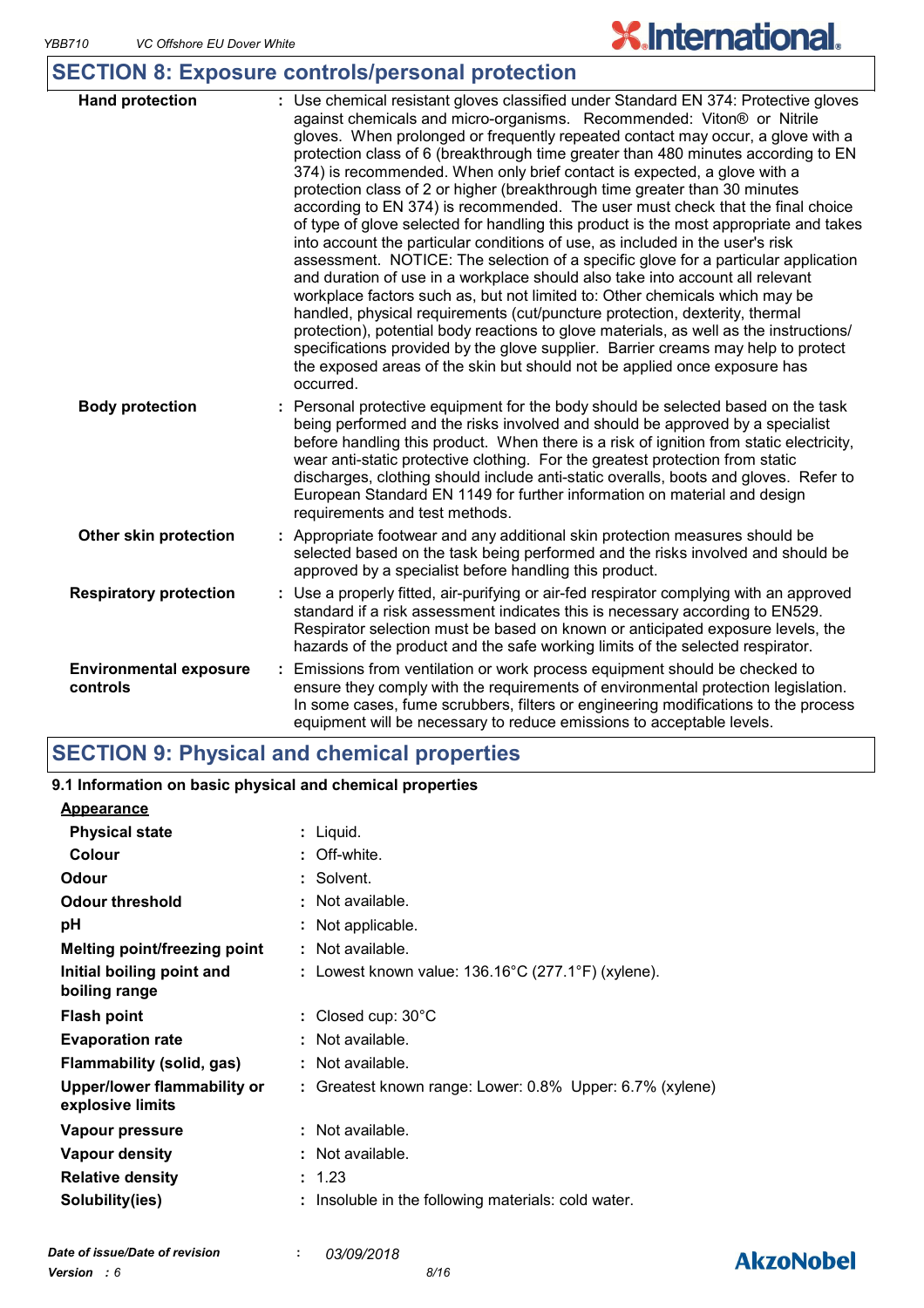| <b>Partition coefficient: n-octanol/: Not available.</b><br>water |                                                            |
|-------------------------------------------------------------------|------------------------------------------------------------|
| <b>Auto-ignition temperature</b>                                  | $:$ Not available.                                         |
| Decomposition temperature                                         | $:$ Not available.                                         |
| <b>Viscosity</b>                                                  | : Kinematic (room temperature): $67 \text{ mm}^2/\text{s}$ |
| <b>Explosive properties</b>                                       | $\therefore$ Not available.                                |
| <b>Oxidising properties</b>                                       | $:$ Not available.                                         |

#### **9.2 Other information**

No additional information.

|  |  | <b>SECTION 10: Stability and reactivity</b> |  |
|--|--|---------------------------------------------|--|
|--|--|---------------------------------------------|--|

| <b>10.1 Reactivity</b>                     | : No specific test data related to reactivity available for this product or its ingredients.                                                                                 |
|--------------------------------------------|------------------------------------------------------------------------------------------------------------------------------------------------------------------------------|
| <b>10.2 Chemical stability</b>             | : The product is stable.                                                                                                                                                     |
| 10.3 Possibility of<br>hazardous reactions | : Under normal conditions of storage and use, hazardous reactions will not occur.                                                                                            |
| 10.4 Conditions to avoid                   | : Avoid all possible sources of ignition (spark or flame). Do not pressurise, cut, weld,<br>braze, solder, drill, grind or expose containers to heat or sources of ignition. |
| 10.5 Incompatible materials                | : Reactive or incompatible with the following materials:<br>oxidizing materials                                                                                              |
| 10.6 Hazardous<br>decomposition products   | : Under normal conditions of storage and use, hazardous decomposition products<br>should not be produced.                                                                    |

## **SECTION 11: Toxicological information**

#### **11.1 Information on toxicological effects**

#### **Acute toxicity**

| Product/ingredient name | <b>Result</b>               | <b>Species</b> | <b>Dose</b> | <b>Exposure</b>          |
|-------------------------|-----------------------------|----------------|-------------|--------------------------|
| xylene                  | LC50 Inhalation Gas.        | Rat            | 5000 ppm    | 4 hours                  |
|                         | LD50 Oral                   | Rat            | 4300 mg/kg  |                          |
| ethylbenzene            | <b>LC50 Inhalation Gas.</b> | Rabbit         | 4000 ppm    | 4 hours                  |
|                         | LD50 Dermal                 | Rabbit         | 17800 mg/kg | $\overline{\phantom{0}}$ |
|                         | LD50 Oral                   | Rat            | 3500 mg/kg  |                          |
| rosin                   | LD50 Oral                   | Rat            | 7600 mg/kg  |                          |

**Conclusion/Summary :** Not available.

#### **Acute toxicity estimates**

| Route                | <b>ATE value</b> |
|----------------------|------------------|
| Dermal               | 2827.6 mg/kg     |
| Inhalation (gases)   | 12852.6 ppm      |
| Inhalation (vapours) | 113.1 mg/l       |

#### **Irritation/Corrosion**

# **AkzoNobel**

**X.International.**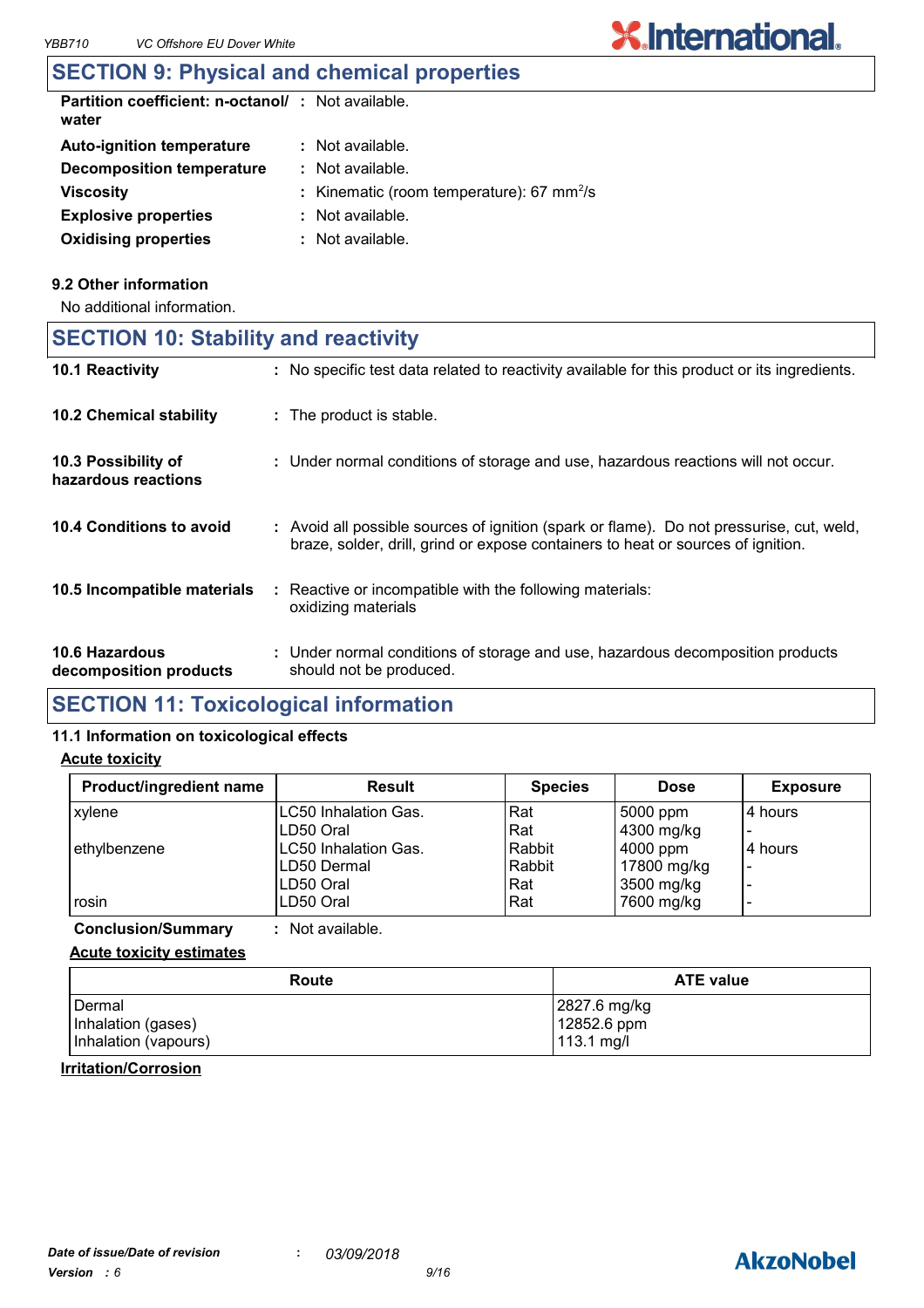# **SECTION 11: Toxicological information**

| Product/ingredient name                          | <b>Result</b>            | <b>Species</b> | <b>Score</b>   | <b>Exposure</b>           | <b>Observation</b> |
|--------------------------------------------------|--------------------------|----------------|----------------|---------------------------|--------------------|
| xylene                                           | Eyes - Mild irritant     | Rabbit         |                | 87 milligrams             |                    |
|                                                  | Eyes - Severe irritant   | Rabbit         | $\overline{a}$ | 24 hours 5                |                    |
|                                                  |                          |                |                | milligrams                |                    |
|                                                  | Skin - Mild irritant     | Rat            |                | 8 hours 60<br>microliters |                    |
|                                                  | Skin - Moderate irritant | Rabbit         |                | 24 hours 500              |                    |
|                                                  |                          |                |                | milligrams                |                    |
|                                                  | Skin - Moderate irritant | Rabbit         | $\blacksquare$ | 100 Percent               |                    |
| zinc oxide                                       | Eyes - Mild irritant     | Rabbit         | $\blacksquare$ | 24 hours 500              |                    |
|                                                  |                          |                |                | milligrams                |                    |
|                                                  | Skin - Mild irritant     | Rabbit         | $\blacksquare$ | 24 hours 500              |                    |
| ethylbenzene                                     | Eyes - Severe irritant   | Rabbit         | $\blacksquare$ | milligrams<br>500         |                    |
|                                                  |                          |                |                | milligrams                |                    |
|                                                  | Skin - Mild irritant     | Rabbit         |                | 24 hours 15               |                    |
|                                                  |                          |                |                | milligrams                |                    |
| <b>Conclusion/Summary</b>                        | : Not available.         |                |                |                           |                    |
| <b>Sensitisation</b>                             |                          |                |                |                           |                    |
| <b>Conclusion/Summary</b>                        | : Not available.         |                |                |                           |                    |
| <b>Mutagenicity</b>                              |                          |                |                |                           |                    |
| <b>Conclusion/Summary</b>                        | : Not available.         |                |                |                           |                    |
| Carcinogenicity                                  |                          |                |                |                           |                    |
|                                                  | : Not available.         |                |                |                           |                    |
| <b>Conclusion/Summary</b>                        |                          |                |                |                           |                    |
| <b>Reproductive toxicity</b>                     |                          |                |                |                           |                    |
| <b>Conclusion/Summary</b>                        | : Not available.         |                |                |                           |                    |
| Teratogenicity                                   |                          |                |                |                           |                    |
| <b>Conclusion/Summary</b>                        | : Not available.         |                |                |                           |                    |
| Specific target organ toxicity (single exposure) |                          |                |                |                           |                    |

| Product/ingredient name | Category   | <b>Route of</b><br>exposure | <b>Target organs</b>                    |
|-------------------------|------------|-----------------------------|-----------------------------------------|
| xylene                  | Category 3 | Not applicable.             | Respiratory tract<br><b>lirritation</b> |
| ethylbenzene            | Category 3 | Not applicable.             | Respiratory tract<br>irritation         |

#### **Specific target organ toxicity (repeated exposure)**

| Product/ingredient name | Category   | Route of<br>exposure | <b>Target organs</b> |
|-------------------------|------------|----------------------|----------------------|
| lethvlbenzene           | Category 2 | Not determined       | hearing organs       |

#### **Aspiration hazard**

| <b>Product/ingredient name</b> | Result                                |
|--------------------------------|---------------------------------------|
| xylene                         | <b>ASPIRATION HAZARD - Category 1</b> |
| ethylbenzene                   | <b>ASPIRATION HAZARD - Category 1</b> |

#### **Information on likely routes : Not available. of exposure**

#### **Potential acute health effects**

| Eye contact         | : Causes serious eye irritation.                               |
|---------------------|----------------------------------------------------------------|
| <b>Inhalation</b>   | : Harmful if inhaled. May cause respiratory irritation.        |
| <b>Skin contact</b> | : Causes skin irritation. May cause an allergic skin reaction. |
| Ingestion           | : Irritating to mouth, throat and stomach.                     |

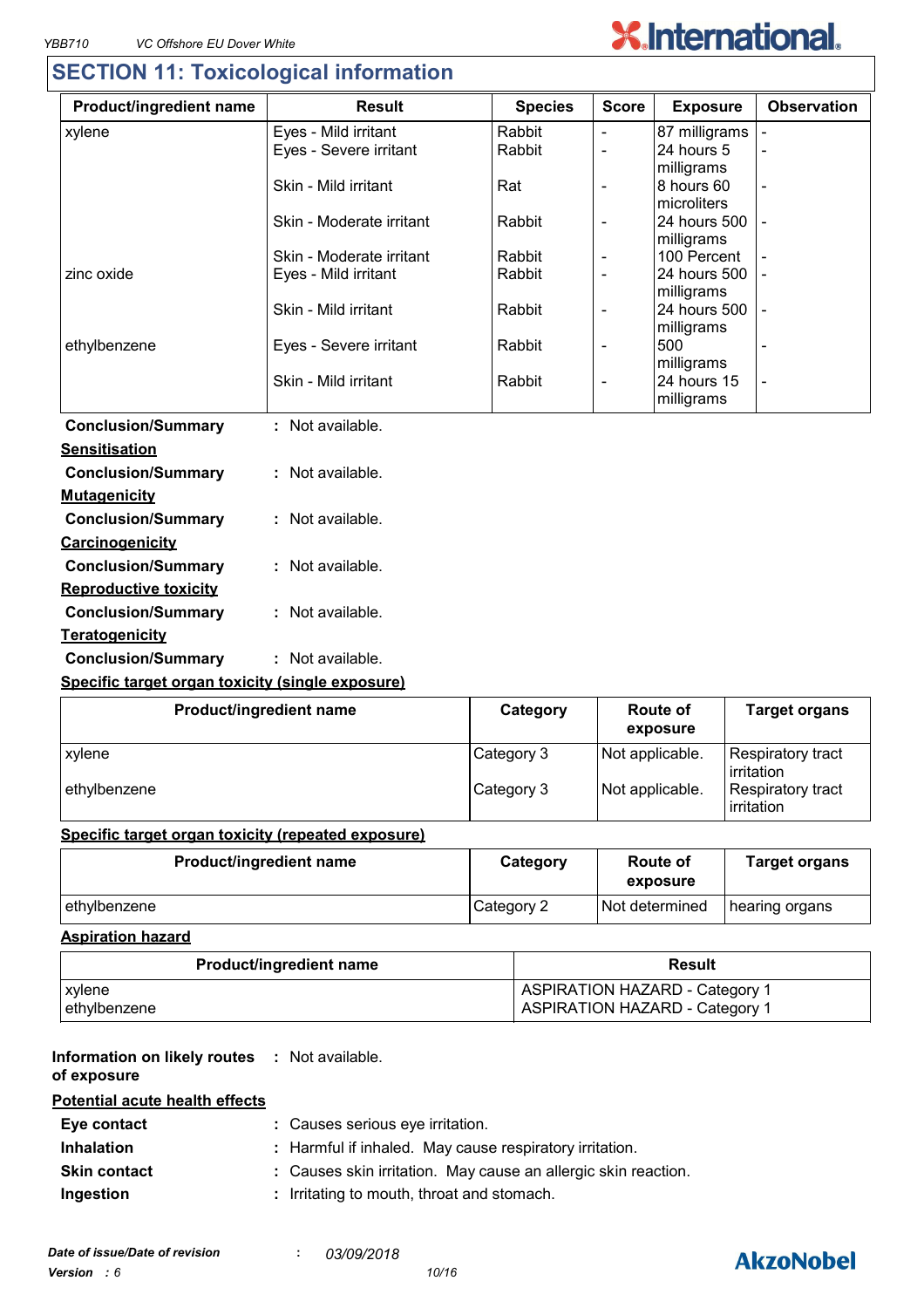## **SECTION 11: Toxicological information**

|                     | <u>Symptoms related to the physical, chemical and toxicological characteristics</u>                                                                                                    |
|---------------------|----------------------------------------------------------------------------------------------------------------------------------------------------------------------------------------|
| Eye contact         | : Adverse symptoms may include the following:<br>pain or irritation<br>watering<br>redness                                                                                             |
| <b>Inhalation</b>   | : Adverse symptoms may include the following:<br>respiratory tract irritation<br>coughing<br>headache<br>drowsiness/fatigue<br>dizziness/vertigo<br>muscle weakness<br>unconsciousness |
| <b>Skin contact</b> | : Adverse symptoms may include the following:<br>irritation<br>redness                                                                                                                 |
| Ingestion           | : No specific data.                                                                                                                                                                    |

#### **Delayed and immediate effects as well as chronic effects from short and long-term exposure**

| <b>Short term exposure</b>              |                                                                                                          |
|-----------------------------------------|----------------------------------------------------------------------------------------------------------|
| <b>Potential immediate</b><br>effects   | $:$ Not available.                                                                                       |
| <b>Potential delayed effects</b>        | $:$ Not available.                                                                                       |
| Long term exposure                      |                                                                                                          |
| <b>Potential immediate</b><br>effects   | $:$ Not available.                                                                                       |
| <b>Potential delayed effects</b>        | : Not available.                                                                                         |
| <b>Potential chronic health effects</b> |                                                                                                          |
| Not available.                          |                                                                                                          |
| <b>Conclusion/Summary</b>               | : Not available.                                                                                         |
| General                                 | : Once sensitized, a severe allergic reaction may occur when subsequently exposed<br>to very low levels. |
| Carcinogenicity                         | : No known significant effects or critical hazards.                                                      |
| <b>Mutagenicity</b>                     | : No known significant effects or critical hazards.                                                      |
| <b>Teratogenicity</b>                   | : No known significant effects or critical hazards.                                                      |
| Developmental effects                   | : No known significant effects or critical hazards.                                                      |
| <b>Fertility effects</b>                | : No known significant effects or critical hazards.                                                      |
|                                         |                                                                                                          |

#### **Other information :**

: Not available.

# **SECTION 12: Ecological information**

#### **12.1 Toxicity**

| Product/ingredient name | Result                                                     | <b>Species</b>                                                           | <b>Exposure</b>      |
|-------------------------|------------------------------------------------------------|--------------------------------------------------------------------------|----------------------|
| xylene                  | Acute LC50 8500 µg/l Marine water                          | Crustaceans - Palaemonetes<br>pugio                                      | 48 hours             |
|                         | Acute LC50 13400 µg/l Fresh water                          | Fish - Pimephales promelas                                               | 96 hours             |
| zinc oxide              | Acute EC50 0.042 mg/l Fresh water                          | Algae - Pseudokirchneriella<br>subcapitata - Exponential<br>growth phase | 72 hours             |
|                         | Acute EC50 1 mg/l Fresh water                              | Daphnia - Daphnia magna -<br>Neonate                                     | 48 hours             |
|                         | Acute IC50 0.17 mg/l                                       | Algae - Selenastrum<br>capricornutum                                     | 72 hours             |
|                         | Acute LC50 1.1 mg/l<br>Chronic NOEC 0.017 mg/l Fresh water | Fish - Oncorhynchus Mykiss<br>Algae - Pseudokirchneriella                | 96 hours<br>72 hours |

# **AkzoNobel**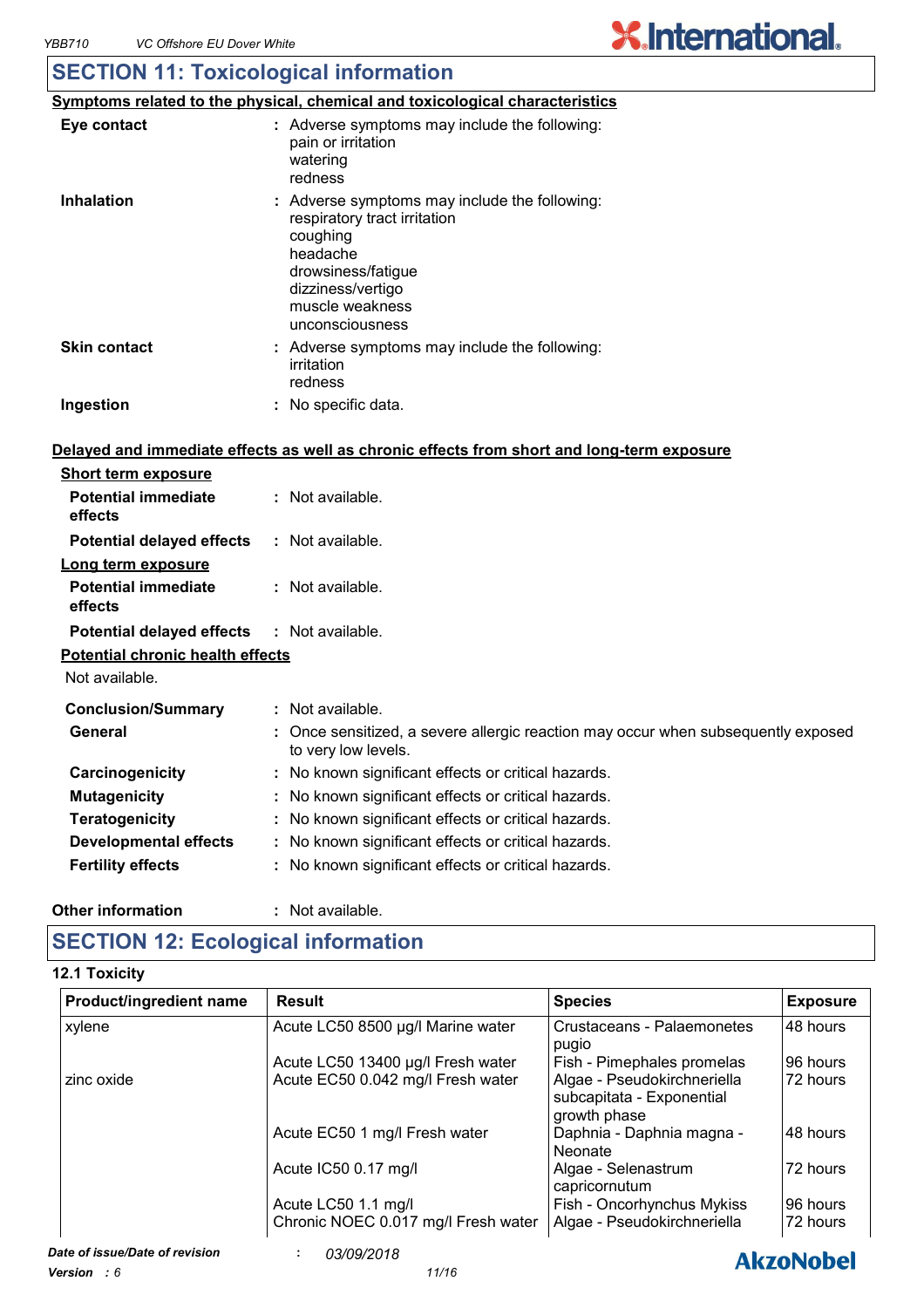# **SECTION 12: Ecological information**

| ethylbenzene | Acute EC50 3.6 mg/l Fresh water             | subcapitata - Exponential<br>growth phase<br>Algae - Pseudokirchneriella<br>subcapitata | 96 hours |
|--------------|---------------------------------------------|-----------------------------------------------------------------------------------------|----------|
|              | Acute LC50 18.4 to 25.4 mg/l Fresh<br>water | Daphnia - Daphnia magna -<br>Neonate                                                    | 48 hours |
|              | Acute LC50 5.1 to 5.7 mg/l Marine<br>water  | Fish - Menidia menidia                                                                  | 96 hours |

**Conclusion/Summary :** Not available.

#### **12.2 Persistence and degradability**

**Conclusion/Summary :** Not available.

| <b>Product/ingredient name</b> | <b>Aquatic half-life</b> | <b>Photolysis</b> | Biodegradability       |
|--------------------------------|--------------------------|-------------------|------------------------|
| I zinc oxide<br>l ethvlbenzene |                          |                   | Not readily<br>Readily |

#### **12.3 Bioaccumulative potential**

| <b>Product/ingredient name</b> | l LoɑP <sub>∾</sub> | <b>BCF</b>   | <b>Potential</b> |
|--------------------------------|---------------------|--------------|------------------|
| <b>xylene</b>                  | 3.12                | 18.1 to 25.9 | low              |
| zinc oxide                     |                     | 60960        | high             |
| lethylbenzene                  | 3.6                 | 15           | l low            |
| rosin                          | 1.9 to 7.7          |              | high             |

| 12.4 Mobility in soil                     |                  |
|-------------------------------------------|------------------|
| Soil/water partition<br>coefficient (Koc) | : Not available. |
| <b>Mobility</b>                           | : Not available. |
| - '' ''' '' '' '' '' ''                   |                  |

### **12.5 Results of PBT and vPvB assessment**

- **PBT :** Not applicable.
- **vPvB :** Not applicable.

**12.6 Other adverse effects** : No known significant effects or critical hazards.

## **SECTION 13: Disposal considerations**

The information in this section contains generic advice and guidance. The list of Identified Uses in Section 1 should be consulted for any available use-specific information provided in the Exposure Scenario(s).

#### **13.1 Waste treatment methods**

| <b>Product</b>             |                                                                                                                                                                                                                                                                                                                                                                                                                                                                                                                                                     |
|----------------------------|-----------------------------------------------------------------------------------------------------------------------------------------------------------------------------------------------------------------------------------------------------------------------------------------------------------------------------------------------------------------------------------------------------------------------------------------------------------------------------------------------------------------------------------------------------|
| <b>Methods of disposal</b> | : The generation of waste should be avoided or minimised wherever possible.<br>Disposal of this product, solutions and any by-products should at all times comply<br>with the requirements of environmental protection and waste disposal legislation<br>and any regional local authority requirements.<br>Dispose of surplus and non-recyclable products via a licensed waste disposal<br>contractor. Waste should not be disposed of untreated to the sewer unless fully<br>compliant with the requirements of all authorities with jurisdiction. |
| <b>Hazardous waste</b>     | : The classification of the product may meet the criteria for a hazardous waste.                                                                                                                                                                                                                                                                                                                                                                                                                                                                    |

#### **European waste catalogue (EWC)**

| <b>Code number</b> | <b>Waste designation</b>                                                          |
|--------------------|-----------------------------------------------------------------------------------|
| EWC 08 01 11*      | waste paint and varnish containing organic solvents or other hazardous substances |

#### **Packaging**

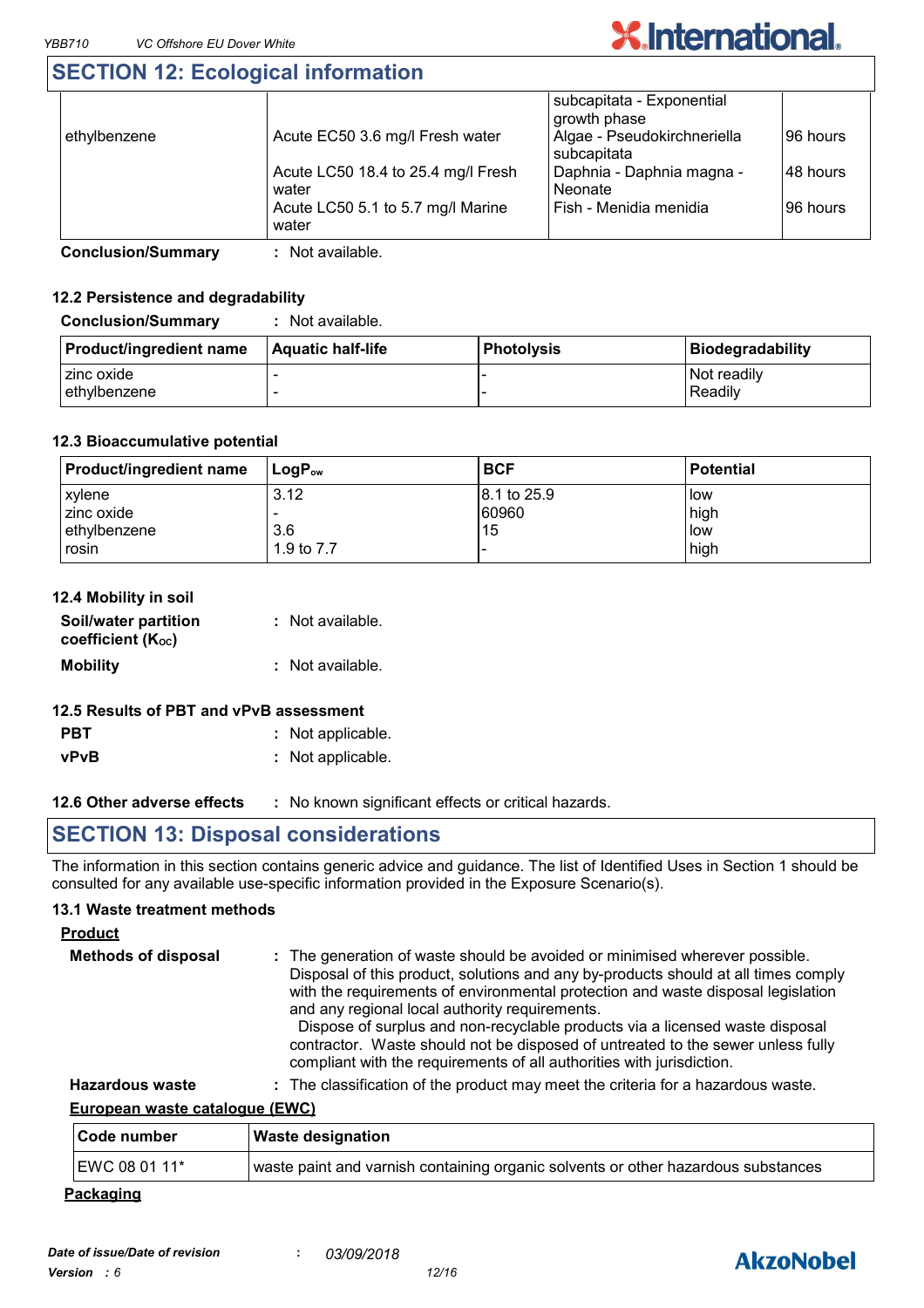# **SECTION 13: Disposal considerations**

| <b>Methods of disposal</b> | : Ensure waste is collected and contained. Store separately. Dispose of containers<br>contaminated by the product in accordance with local or national legal provisions.<br>This material and its container must be disposed of as hazardous waste. Dispose<br>of via a licensed waste disposal contractor.                                                                                                                                                                                                                                                   |
|----------------------------|---------------------------------------------------------------------------------------------------------------------------------------------------------------------------------------------------------------------------------------------------------------------------------------------------------------------------------------------------------------------------------------------------------------------------------------------------------------------------------------------------------------------------------------------------------------|
| <b>Special precautions</b> | : This material and its container must be disposed of in a safe way. Care should be<br>taken when handling emptied containers that have not been cleaned or rinsed out.<br>Empty containers or liners may retain some product residues. Vapour from product<br>residues may create a highly flammable or explosive atmosphere inside the<br>container. Do not cut, weld or grind used containers unless they have been cleaned<br>thoroughly internally. Avoid dispersal of spilt material and runoff and contact with<br>soil, waterways, drains and sewers. |

|                                    | <b>ADR/RID</b>                                                                                                                                                                                       | <b>IMDG</b>                                                                                             | <b>IATA</b>                                                                                                          |
|------------------------------------|------------------------------------------------------------------------------------------------------------------------------------------------------------------------------------------------------|---------------------------------------------------------------------------------------------------------|----------------------------------------------------------------------------------------------------------------------|
| 14.1 UN number                     | <b>UN1263</b>                                                                                                                                                                                        | <b>UN1263</b>                                                                                           | <b>UN1263</b>                                                                                                        |
| 14.2 UN proper<br>shipping name    | <b>PAINT</b>                                                                                                                                                                                         | PAINT. Marine pollutant (zinc<br>oxide)                                                                 | <b>PAINT</b>                                                                                                         |
| 14.3 Transport<br>hazard class(es) | $\mathbf{3}$                                                                                                                                                                                         | 3<br>L                                                                                                  | 3                                                                                                                    |
| 14.4 Packing<br>group              | III                                                                                                                                                                                                  | III                                                                                                     | $\mathbf{III}$                                                                                                       |
| 14.5<br>Environmental<br>hazards   | Yes.                                                                                                                                                                                                 | Yes.                                                                                                    | No.                                                                                                                  |
| <b>Additional</b><br>information   | The environmentally hazardous<br>substance mark is not required<br>when transported in sizes of $\leq 5$<br>L or $\leq$ 5 kg.<br><b>Special provisions</b><br>640 (E)<br><b>Tunnel code</b><br>(D/E) | The marine pollutant mark is<br>not required when transported<br>in sizes of $\leq 5$ L or $\leq 5$ kg. | The environmentally<br>hazardous substance mark<br>may appear if required by<br>other transportation<br>regulations. |

**SECTION 14: Transport information**

**IMDG Code Segregation group :** Not applicable.

**14.6 Special precautions for Transport within user's premises:** always transport in closed containers that are **: user** upright and secure. Ensure that persons transporting the product know what to do in the event of an accident or spillage.

**14.7 Transport in bulk according to Annex II of Marpol and the IBC Code :** Not available.

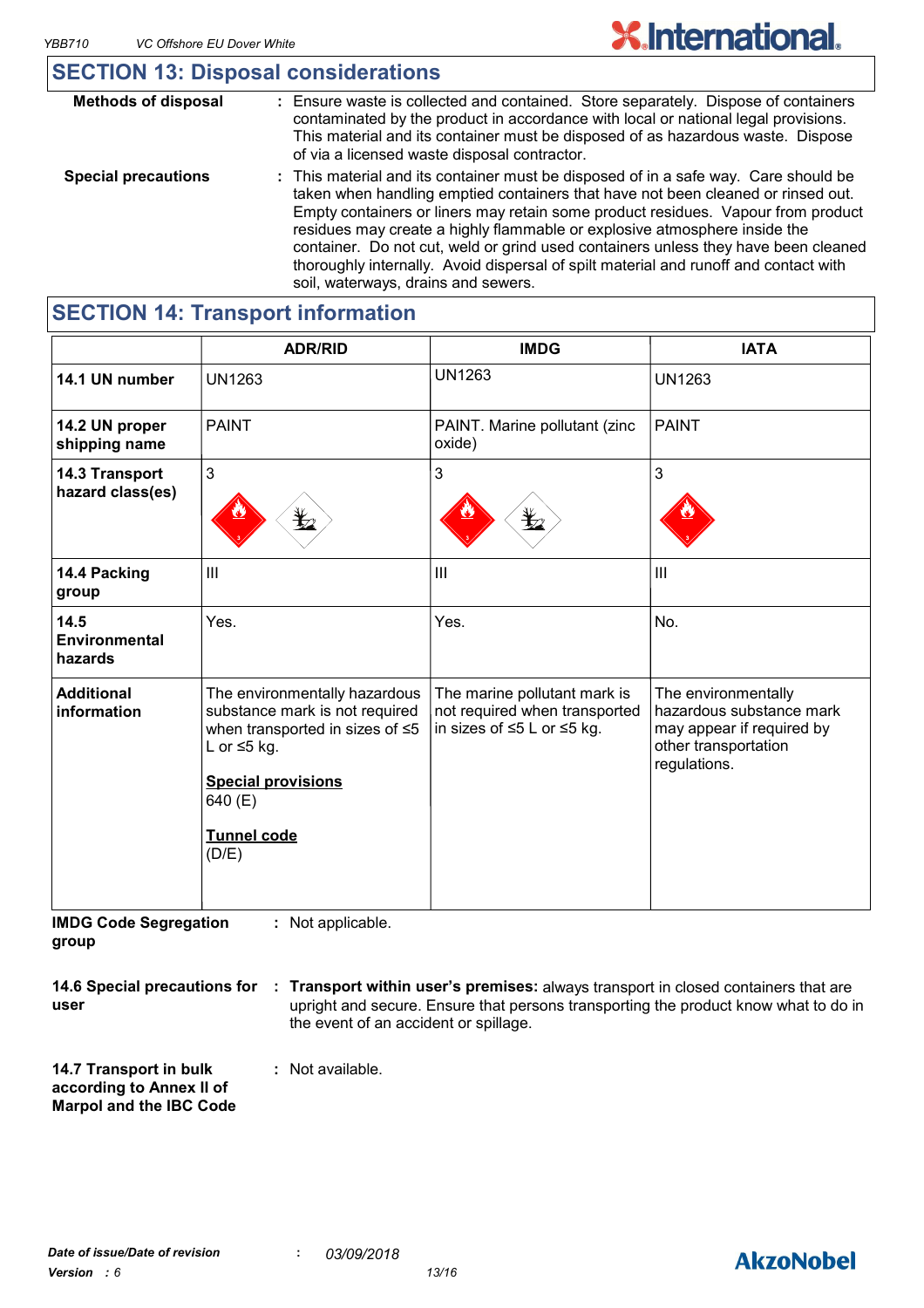# **SECTION 15: Regulatory information**

| 15.1 Safety, health and environmental regulations/legislation specific for the substance or mixture                                                                 |  |  |  |  |
|---------------------------------------------------------------------------------------------------------------------------------------------------------------------|--|--|--|--|
| EU Regulation (EC) No. 1907/2006 (REACH)                                                                                                                            |  |  |  |  |
| <b>Annex XIV - List of substances subject to authorisation</b>                                                                                                      |  |  |  |  |
| <b>Annex XIV</b>                                                                                                                                                    |  |  |  |  |
| <b>Substances of very high concern</b>                                                                                                                              |  |  |  |  |
| None of the components are listed.                                                                                                                                  |  |  |  |  |
| Annex XVII - Restrictions : Not applicable.<br>on the manufacture,<br>placing on the market<br>and use of certain<br>dangerous substances,<br>mixtures and articles |  |  |  |  |
| <b>Other EU regulations</b>                                                                                                                                         |  |  |  |  |
| <b>Europe inventory</b><br>: Not determined.                                                                                                                        |  |  |  |  |
| <b>Special packaging requirements</b>                                                                                                                               |  |  |  |  |
| <b>Containers to be fitted</b><br>: Not applicable.<br>with child-resistant<br>fastenings                                                                           |  |  |  |  |
| Tactile warning of danger : Yes, applicable.                                                                                                                        |  |  |  |  |
| Ozone depleting substances (1005/2009/EU)                                                                                                                           |  |  |  |  |
| Not listed.                                                                                                                                                         |  |  |  |  |
| Prior Informed Consent (PIC) (649/2012/EU)<br>Not listed.                                                                                                           |  |  |  |  |
| <b>Biocidal products regulation</b>                                                                                                                                 |  |  |  |  |
| <b>Product type</b><br>: PT21 Antifouling products Liquid. Paint.                                                                                                   |  |  |  |  |
| <b>Type (Antifouling)</b><br>: Antifouling Type - Organotin-free conventional<br><b>Active substances</b>                                                           |  |  |  |  |
| Ingredient name                                                                                                                                                     |  |  |  |  |
| dicopper oxide                                                                                                                                                      |  |  |  |  |
| Directions for use, frequency of application and dose rate                                                                                                          |  |  |  |  |
| Theoretical Coverage: Airless Spray 5.84 m2/l @ 60 micron dft                                                                                                       |  |  |  |  |
| Theoretical Coverage: Brush, Roller 11.7 m2/l @ 30 micron dft                                                                                                       |  |  |  |  |
| <b>Restrictions on use</b><br>For professional and amateur use.                                                                                                     |  |  |  |  |
| Application Method: Airless Spray, Brush, Roller.<br><b>Application methods:</b>                                                                                    |  |  |  |  |
| <b>Recommended Cleaner.</b><br>Use VC General Thinner for cleaning of paint application equipment.<br>÷.                                                            |  |  |  |  |
| <b>IMO</b><br>Compliant with the International Convention on the Control of Harmful<br>Antifouling Systems on Ships, 2001.                                          |  |  |  |  |
| <b>National requlations</b>                                                                                                                                         |  |  |  |  |
| <b>Biocidal products regulation</b>                                                                                                                                 |  |  |  |  |
| <b>Product type</b><br>: PT21 Antifouling products Liquid. Paint.                                                                                                   |  |  |  |  |
| <b>References</b><br>: Conforms to Regulation (EC) No. 1907/2006 (REACH), Annex II and Regulation<br>(EC) No. 1272/2008 (CLP)                                       |  |  |  |  |
| : No Chemical Safety Assessment has been carried out.<br><b>15.2 Chemical safety</b><br>assessment                                                                  |  |  |  |  |

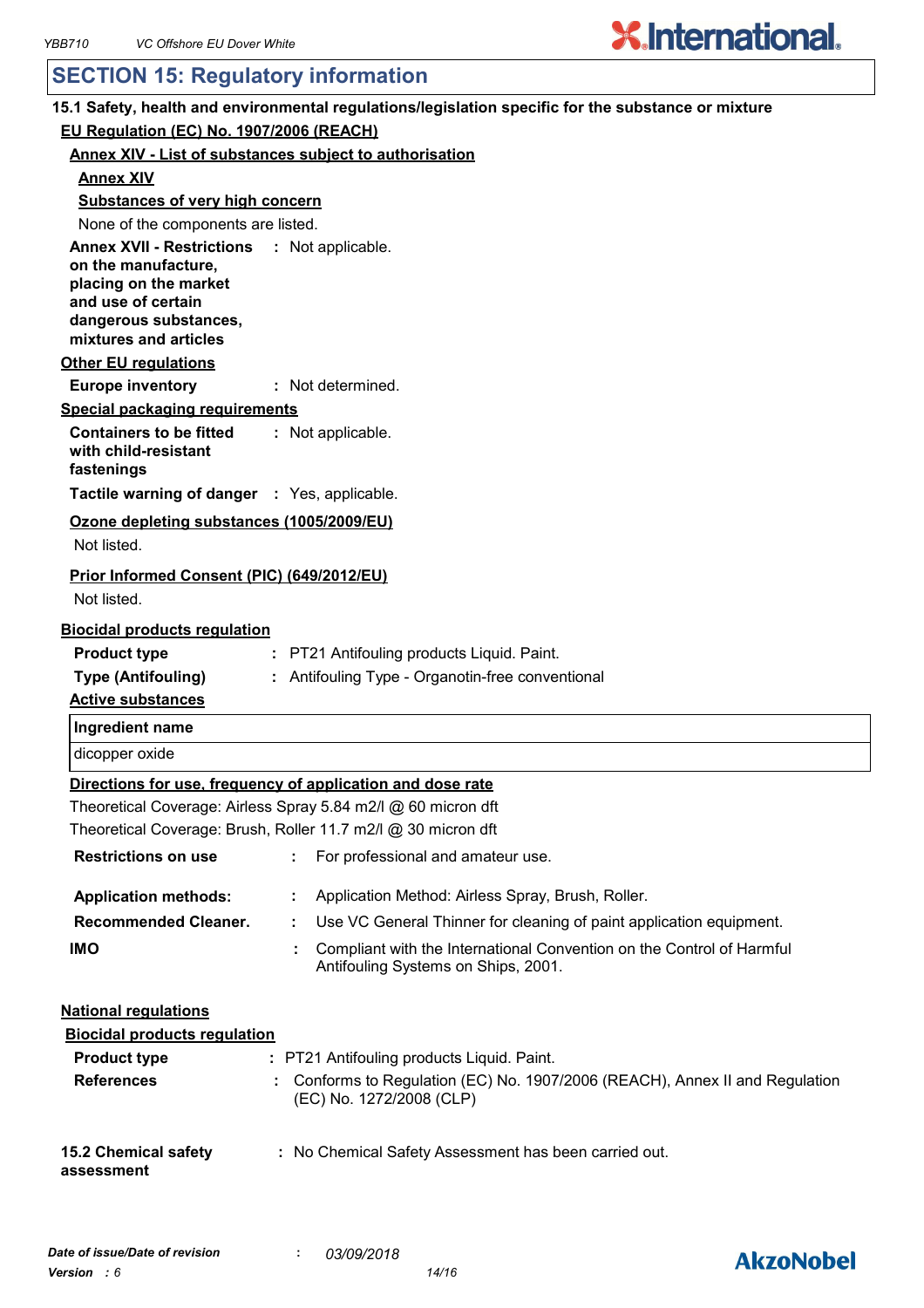### **SECTION 16: Other information**

 $\nabla$  Indicates information that has changed from previously issued version.

| <b>Abbreviations and</b> | $:$ ATE = Acute Toxicity Estimate                                             |
|--------------------------|-------------------------------------------------------------------------------|
| acronyms                 | CLP = Classification, Labelling and Packaging Regulation [Regulation (EC) No. |
|                          | 1272/2008]                                                                    |
|                          | DMEL = Derived Minimal Effect Level                                           |
|                          | DNEL = Derived No Effect Level                                                |
|                          | EUH statement = CLP-specific Hazard statement                                 |
|                          | PBT = Persistent, Bioaccumulative and Toxic                                   |
|                          | PNEC = Predicted No Effect Concentration                                      |
|                          | <b>RRN = REACH Registration Number</b>                                        |
|                          | vPvB = Very Persistent and Very Bioaccumulative                               |

#### **Procedure used to derive the classification according to Regulation (EC) No. 1272/2008 [CLP/GHS]**

| <b>Classification</b>                                                                                                                                                              |                                                                                                                                                                                                                                                                                                                                                                | <b>Justification</b>                                                                                                                                                                                                                                                                                                                                                                                                                                                                                                                                                                                                                                                                                       |  |
|------------------------------------------------------------------------------------------------------------------------------------------------------------------------------------|----------------------------------------------------------------------------------------------------------------------------------------------------------------------------------------------------------------------------------------------------------------------------------------------------------------------------------------------------------------|------------------------------------------------------------------------------------------------------------------------------------------------------------------------------------------------------------------------------------------------------------------------------------------------------------------------------------------------------------------------------------------------------------------------------------------------------------------------------------------------------------------------------------------------------------------------------------------------------------------------------------------------------------------------------------------------------------|--|
| Flam. Liq. 3, H226<br>Acute Tox. 4, H332<br>Skin Irrit. 2, H315<br>Eye Irrit. 2, H319<br>Skin Sens. 1, H317<br>STOT SE 3, H335<br>Aquatic Acute 1, H400<br>Aquatic Chronic 2, H411 |                                                                                                                                                                                                                                                                                                                                                                | On basis of test data<br>Calculation method<br>Calculation method<br>Calculation method<br>Calculation method<br>Calculation method<br>Calculation method<br>Calculation method                                                                                                                                                                                                                                                                                                                                                                                                                                                                                                                            |  |
| <b>Full text of abbreviated H</b><br>statements                                                                                                                                    | H225<br>H226<br>H304<br>H312<br>H315<br>H317<br>H319<br>H332<br>H335<br>H373 (hearing organs)<br>H400<br>H410<br>H411<br>H413                                                                                                                                                                                                                                  | Highly flammable liquid and vapour.<br>Flammable liquid and vapour.<br>May be fatal if swallowed and enters airways.<br>Harmful in contact with skin.<br>Causes skin irritation.<br>May cause an allergic skin reaction.<br>Causes serious eye irritation.<br>Harmful if inhaled.<br>May cause respiratory irritation.<br>May cause damage to organs through prolonged or<br>repeated exposure. (hearing organs)<br>Very toxic to aquatic life.<br>Very toxic to aquatic life with long lasting effects.<br>Toxic to aquatic life with long lasting effects.<br>May cause long lasting harmful effects to aquatic life.                                                                                    |  |
| <b>Full text of classifications</b><br>[CLP/GHS]                                                                                                                                   | Acute Tox. 4, H312<br>Acute Tox. 4, H332<br>Aquatic Acute 1, H400<br>Aquatic Chronic 1, H410<br>Aquatic Chronic 2, H411<br>Aquatic Chronic 4, H413<br>Asp. Tox. 1, H304<br>Eye Irrit. 2, H319<br>Flam. Liq. 2, H225<br>Flam. Liq. 3, H226<br>Skin Irrit. 2, H315<br>Skin Sens. 1, H317<br><b>STOT RE 2, H373</b><br>(hearing organs)<br><b>STOT SE 3, H335</b> | <b>ACUTE TOXICITY (dermal) - Category 4</b><br><b>ACUTE TOXICITY (inhalation) - Category 4</b><br><b>ACUTE AQUATIC HAZARD - Category 1</b><br>LONG-TERM AQUATIC HAZARD - Category 1<br>LONG-TERM AQUATIC HAZARD - Category 2<br>LONG-TERM AQUATIC HAZARD - Category 4<br><b>ASPIRATION HAZARD - Category 1</b><br>SERIOUS EYE DAMAGE/ EYE IRRITATION - Category<br>FLAMMABLE LIQUIDS - Category 2<br>FLAMMABLE LIQUIDS - Category 3<br>SKIN CORROSION/IRRITATION - Category 2<br>SKIN SENSITIZATION - Category 1<br>SPECIFIC TARGET ORGAN TOXICITY (REPEATED<br>EXPOSURE) (hearing organs) - Category 2<br>SPECIFIC TARGET ORGAN TOXICITY (SINGLE<br>EXPOSURE) (Respiratory tract irritation) - Category 3 |  |
| Date of printing                                                                                                                                                                   | 03/09/2018                                                                                                                                                                                                                                                                                                                                                     |                                                                                                                                                                                                                                                                                                                                                                                                                                                                                                                                                                                                                                                                                                            |  |
| Date of issue/ Date of<br>revision                                                                                                                                                 | : 03/09/2018                                                                                                                                                                                                                                                                                                                                                   |                                                                                                                                                                                                                                                                                                                                                                                                                                                                                                                                                                                                                                                                                                            |  |
| Date of previous issue                                                                                                                                                             | : 03/09/2018                                                                                                                                                                                                                                                                                                                                                   |                                                                                                                                                                                                                                                                                                                                                                                                                                                                                                                                                                                                                                                                                                            |  |
| <b>Version</b><br>: 6                                                                                                                                                              |                                                                                                                                                                                                                                                                                                                                                                |                                                                                                                                                                                                                                                                                                                                                                                                                                                                                                                                                                                                                                                                                                            |  |
| Date of issue/Date of revision                                                                                                                                                     | 03/09/2018                                                                                                                                                                                                                                                                                                                                                     |                                                                                                                                                                                                                                                                                                                                                                                                                                                                                                                                                                                                                                                                                                            |  |